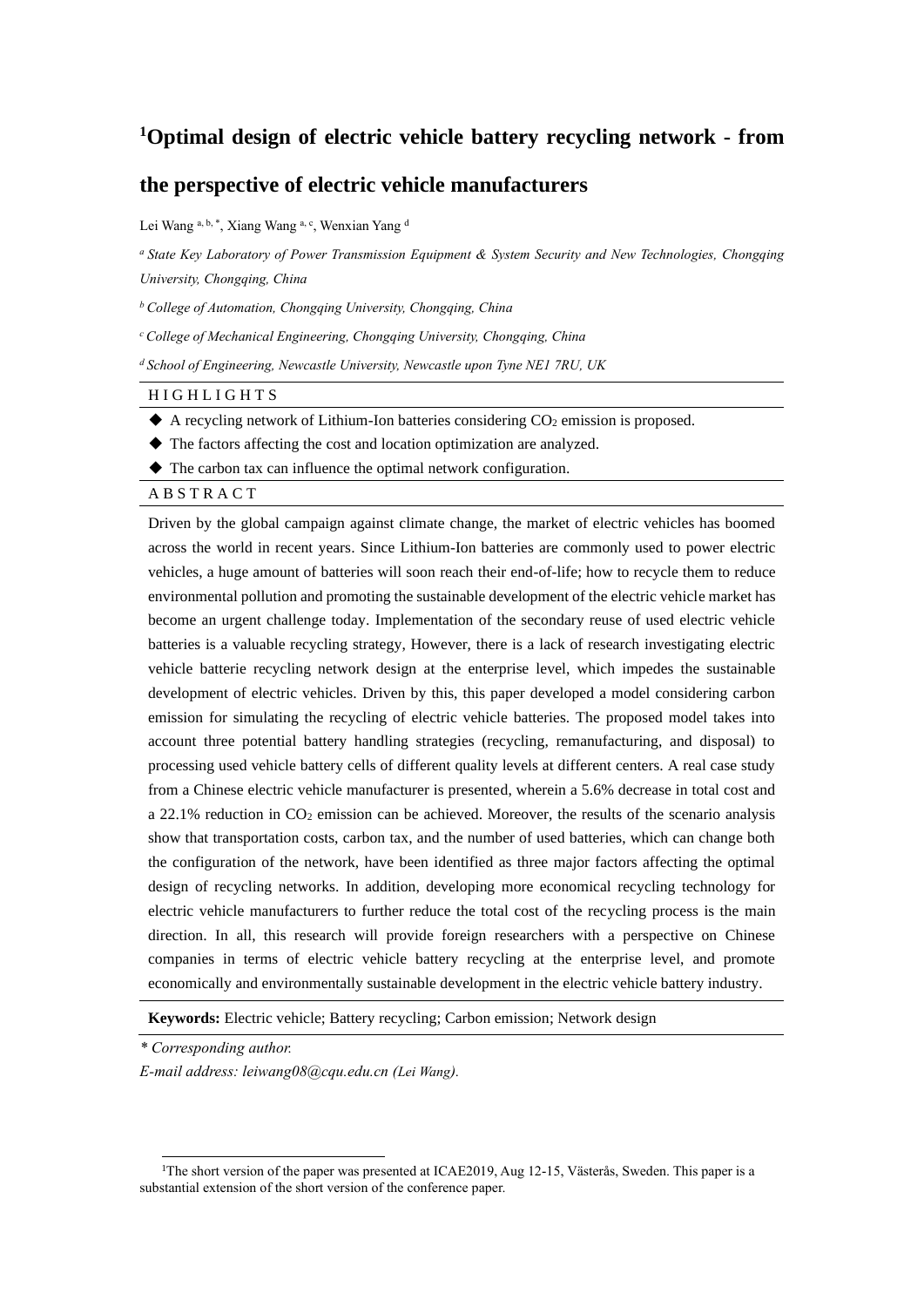### **1 Introduction**

In recent years, the growing concern with environment and climate has promoted the fast development and deployment of Electric Vehicles (EVs). According to the International Energy Agency, the EV market is expected to expand to about 18,000,000 vehicles by the year 202[0\[1\].](#page-17-0) And particularly in China, the accumulated sales of EVs are projected at 5 million, which is almost 4 times the amount in 201[5\[2\].](#page-17-1)Accompanying the large-scale adoption of electric vehicles, EV batteries (EVBs), which are a key component of EV, will be utilized in the next few years. At present, there are four main EVB technologies in use: lead-acid, nickel-metal hydride, lithium-ion (Li-ion), and nickel-nickel chlorid[e \[3\].](#page-17-2) Among them, lithium-ion batteries (LIBs) have unquestionable advantages in terms of raw material manufacturing, cost, extended cycle life, nickel metal and high specific capacity, so they have become the most widely used EVB in the market [\[4\].](#page-17-3)Due to the booming EV market, the global Compound Annual Growth Rate of Lithium-ion batteries (the batteries most used as power sources in EVs) will grow by 36% from 2015 to 2020 [\[5\].](#page-17-4)Along with the rapid growth of the EV market and the application of LIBs, a huge amount of batteries will soon reach their end-of-life. According to the China Automotive Technology and Research Centre, 120-170 thousand tons of used EVBs will need to be processed by 2020 [\[6\].](#page-17-5) It is well known that all materials used for making EVBs are extremely hazardous to both the environment and human health, and are able to permeate into the ground soil and thus water supplies when they are directly placed into landfills. For this reason, how to properly deal with so many used EVBs has become an urgent challenge today.

Currently, information is abundantly available concerning the Chevrolet Volt battery. The cost of manufacturing a new Chevrolet Volt battery is estimated to be \$10,000 [\[7\].](#page-17-6) According to a report from the Argonne National Laboratory Center for Transportation, the breakdown of the manufacturing cost of an EV battery shows that material, labor, and overhead account for 80%, 10%, and 10%, respectively [\[8\].](#page-17-7) In order to lower battery costs, one potential way is to remanufacture from used batteries, since recycling materials from used EVBs is critical to saving on material costs. In the meantime, the increasing use of Lithium for EVBs is leading to the rapid depletion of Lithium, which implies an urgency to reduce the consumption of raw materials by recycling  $[9,10]$  $[9,10]$ . In addition, EV manufacturers need to take greater responsibility in battery recycling. For example, The Ministry of Industry and Information Technology of China (MIIT) promulgated *the Provisional Regulations on Traceability Management of Recycling and Utilization of Power Batteries for New Energy Vehicles* in July 2018, which clearly states that EV manufacturers must provide battery recycling service and promise to recycle in accordance with requirements, placing particular emphasis on the traceability management of batteries. In response to government regulations, it is mandatory for EV manufacturers to actively get involved in building recycling systems to reuse certain components, thereby yielding savings in raw materials, manufacturing costs, and energy consumption, leading to a reduction in environmental impact. Such a policy is very helpful to the conservation of raw materials, the lowering of manufacturing costs, and the reduction of energy consumption and environmental pollution risks.

Recycled lithium-ion batteries from electric vehicles could provide a valuable secondary source of materials [\[11\].](#page-17-10) It is also gratifying that, currently, more and more EV manufacturers have considered recycling used EV batteries. Nissan, Volkswagen, and BMW require their EV customers to return used batteries to licensed points or local authority battery collection schemes [\[12](#page-17-11)[,13\].](#page-17-12) These returned used batteries are expected to be used as home energy storage instead of other energy storage equipment [\[14,](#page-18-0)[15](#page-18-1)[,16\],](#page-18-2) considering the current price of lithium-ion batteries. In addition, Chevrolet has established an energy storage station using used EV batteries at the General Motors plant in Michigan [\[17\].](#page-18-3) In Europe,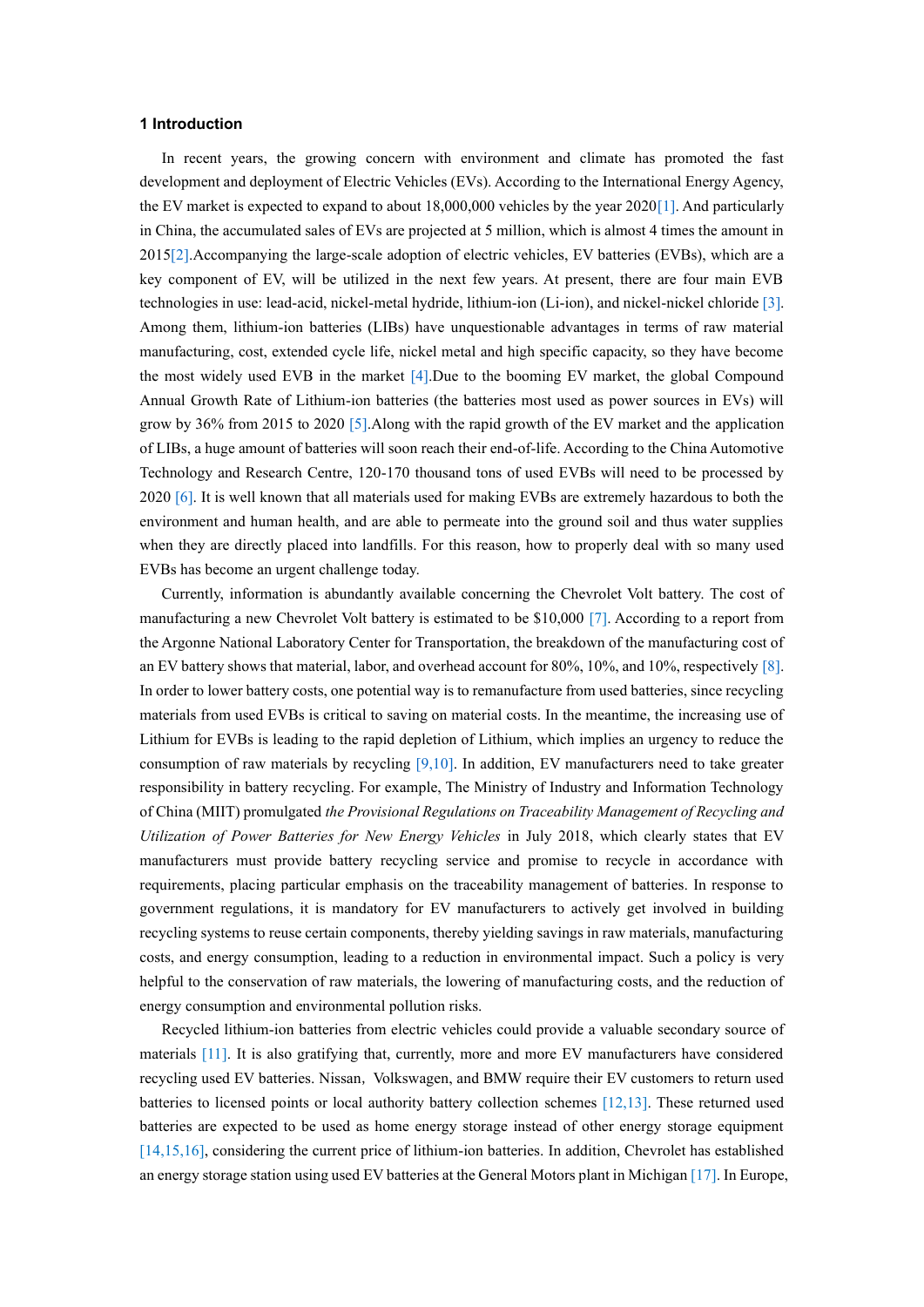Tesla has begun recycling in cooperation with Umicore [\[18\].](#page-18-4) And the recycling of EVBs has been studied from various perspectives. For example, Georgimaschler et al [\[19\]](#page-18-5) reviewed the recycling techniques for used batteries manufactured before 2012; Tang et a[l \[20\]](#page-18-6) investigated the social-economic-environmental impacts of recycling used EVBs under reward-penalty mechanisms; Liu et al [\[21\]](#page-18-7) evaluated the latest technologies for used battery recycling and utilization; Qiao et al [\[22\]](#page-18-8) compared Cradle-to-Gate greenhouse gas emissions of internal combustion engine vehicles and battery electric vehicles, and found that the production of EVBs causes an approximate 20% increase in greenhouse gas emissions; Hyung Kim et al [\[23\]](#page-18-9) estimated the Cradle-to-Gate greenhouse gas emissions of an EV battery, and found it accounted for 45% of total emissions. Similar conclusions are also drawn in the research reported in [\[24\].](#page-18-10) To identify an effective way to reduce carbon emissions, Xiong et a[l \[25\]](#page-18-11) found that EV battery recycling and remanufacturing can reduce greenhouse gas emissions by 6.62% compared to manufacturing batteries from raw materials; Hao et al [\[26\]](#page-18-12) analyzed electric vehicle (including EVB) recycling technology in China. The analysis results show that about 10% of lifecycle greenhouse gas emissions can be reduced by recycling. Ciez and Whitacre [\[27\]](#page-18-13) compared the carbon emission situation of three recycling technologies (i.e. pyrometallurgical recycling, hydrometallurgical recycling, and direct cathode recycling), and found that direct cathode recycling has the potential to reduce emissions and is economically competitive.

In addition to the technologies adopted for disposing of used EVBs, the design of recycling networks also has a significant impact on costs or profits. A recycling network usually consists of: collection center, disassembly center, material recycling center, and waste disposal center. Because transportation between these centers causes costs and carbon emissions, there is no doubt that profits can be increased also by optimizing the design of the recycling network. To reach this purpose, Kannan et al. and Subulan et al. [\[28,](#page-18-14)[29\]](#page-9-0) proposed a closed-loop supply chain network to reduce the total cost of battery recycling and to recover valuable material from used EVBs; Li et al [\[30\]](#page-19-0) also proposed a similar network for remanufacturing LIBs, and found that integrating remanufacture into LIB supply chains can help to increase profits; Gu et al [\[31\]](#page-19-1) formulated optimal pricing strategies for manufacturers and remanufacturers, and studied the relationship between the rate of return, the rate of sorting, and the rate of recovery to optimize total profit in different periods.

In short, the recycling of car batteries can lead to more sustainable EVB production, which in turn supports the mass adoption of electric vehicles. However, there is not much literature relating to EV battery recycling network design, and there is a lack of research investigating EVB recycling at the enterprise level, which impedes the implementation of the secondary reuse of used EVBs. In fact, it is crucial that different handling strategies be adopted for different quality levels of used batteries for recycling network design; these strategies include, for example, recycling raw materials, remanufacturing battery cells, and landfill disposal. Although [\[28,](#page-18-14)[29\]](#page-9-0) have designed a closed-loop supply chain network for used batteries, unfortunately, their research rarely considers the differences between these used battery handling strategies, and their main consideration is to recycle and reuse raw materials from used batteries. Meanwhile, the design and optimization of recycling networks also has a significant impact on the reduction of carbon emissions, but to date, carbon tax, as an effective energy saving and emission reduction mechanism, has not been considered in the context of EVB recycling networks.

The purpose of this research is to fill this knowledge gap by developing a mathematical model to optimize recycling networks for EVBs. Unlike other models [\[20](#page-18-6)[,28](#page-18-14)[,29](#page-9-0)[,30](#page-19-0)[,31\],](#page-19-1) the model proposed in this work considers three potential strategies to handle used batteries, including recycling, remanufacturing, and disposal (more information is given in Section 2.1). Used battery cells are classified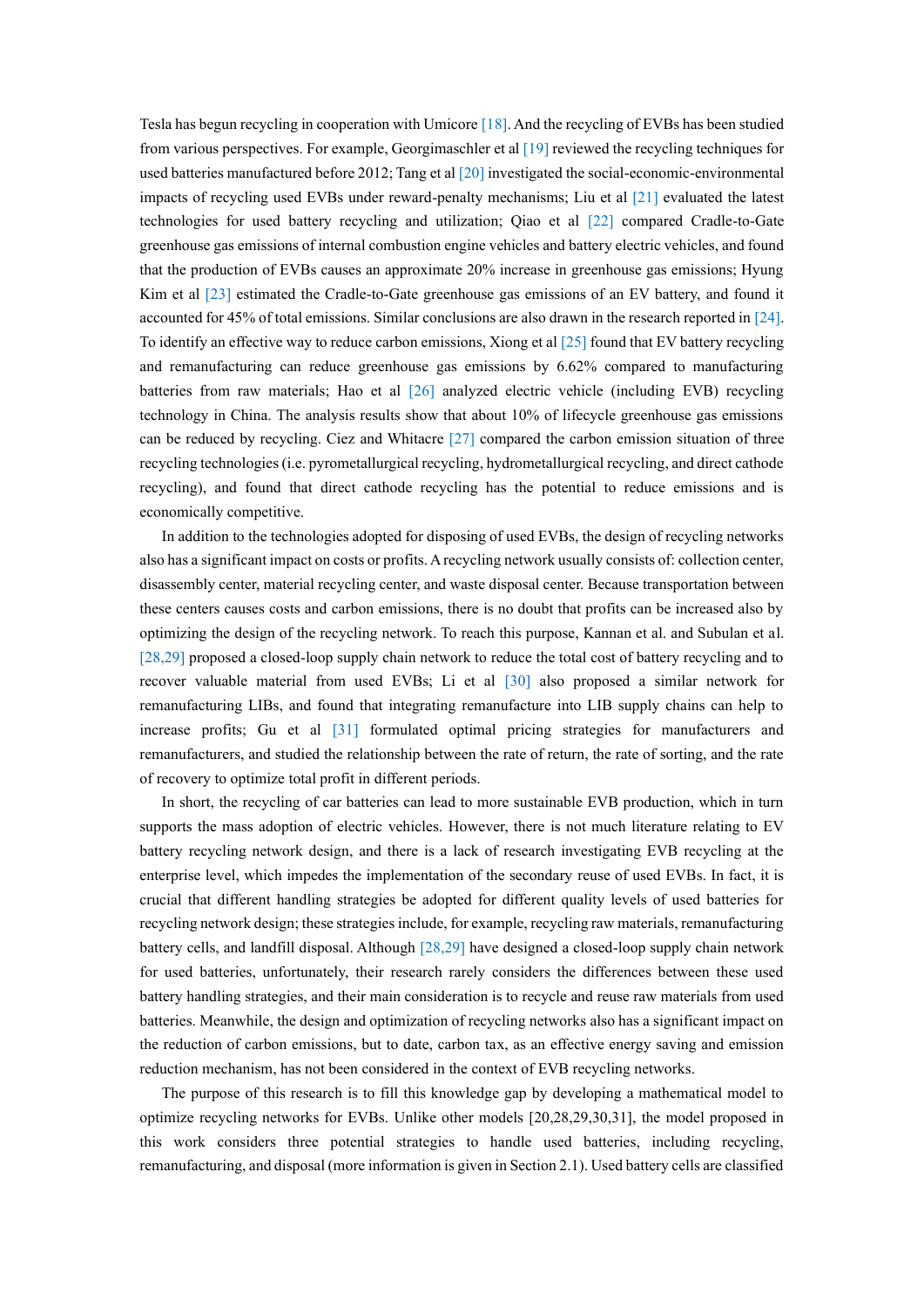according to quality, and are assigned to different processing centers in the recycling network. Moreover, to make the model more suitable for the development of the global low-carbon economy, carbon tax is also considered, to explore how the design of the EVB recycling network would be affected by the impact of carbon tax. The proposed recycling model is justified by a real case study of Chang'an Automobile (Group) Co., Ltd. (China). This research will bring guidance and decision-making to relevant companies at the enterprise level, that is, it supports EV manufacturers in reducing environmental burdens and total costs in the recycling network. Most importantly, this research will bring huge energy and environmental benefits to the electric vehicle industry, while also reducing the consumption of fossil fuels, and promote economically and environmentally sustainable development in the EVB industry. By conducting this research, the following three fundamental questions will be answered:

RO1: How to design a recycling network model to reduce costs and carbon dioxide emissions?

RQ2: How do different factors affect the optimal location of facilities in the recycling network?

RQ3: How to further reduce costs to promote recycling of used batteries based on the designed recycling network model?

Accordingly, the rest of the paper is organized as follows. A mathematical model is developed and discussed in Section 2. A case study is conducted to validate the effectiveness of the proposed model in Section 3. Scenario analyses are performed in Section 4. The paper is finally ended in Section 5 with several important conclusions and a plan for future research.

## **2 Model of recycling network**

#### *2.1 Designing recycling network*

This section introduces a model for EVB recycling networks considering carbon emissions. This model includes: collection centers, recycling and remanufacturing center, and waste disposal centers, as seen in [Fig.](#page-4-0) 1. The proposed model will be able to determine the number of each type of center constructed in the recycling network, and the number of EVB batteries that should be transported from one center to another. The objective of the model is to minimize the total cost in an EVB recycling logistics network, which includes transportation costs, fixed costs, acquisition cost, cost for processing activities and environmental costs associated with carbon emissions. The environmental costs are measured by monitoring greenhouse gas emissions, such as the  $CO<sub>2</sub>$  generated by the transportation and disposal processes. The amount of carbon emissions is measured throughout the entire EVB recycling cycle, from the collection center to the reuse and waste disposal facilities. As illustrated in [Fig. 1,](#page-4-0) the used EVBs stored at the collection center will be disassembled first; then their cells will be tested and categorized based on quality. Usually, the cells in a used battery can be roughly classified into the following 3 classes based on their capacity:

- Class  $1 (L1)$  capacity is higher than 80% of initial capacity;
- Class 2 (L2) capacity is between 60% and 80% of initial capacity; and
- Class  $3 (L3)$  capacity is lower than 60% of initial capacity.

Based on the test results, different downstream processing strategies will be adopted for dealing with different qualities of cells, i.e.

- the L1-class cells will be transported to the remanufacturing plant and reassembled into new EVBs;
- the L2-class cells will be transported to the recycling plant, where some of the cells will be transported again to the remanufacturing plant and reused directly as batteries in other applications. The other L2-class cells in the recycling plant will be dissected, and only the reusable materials in them will be transported to the remanufacturing plant to make new battery cells;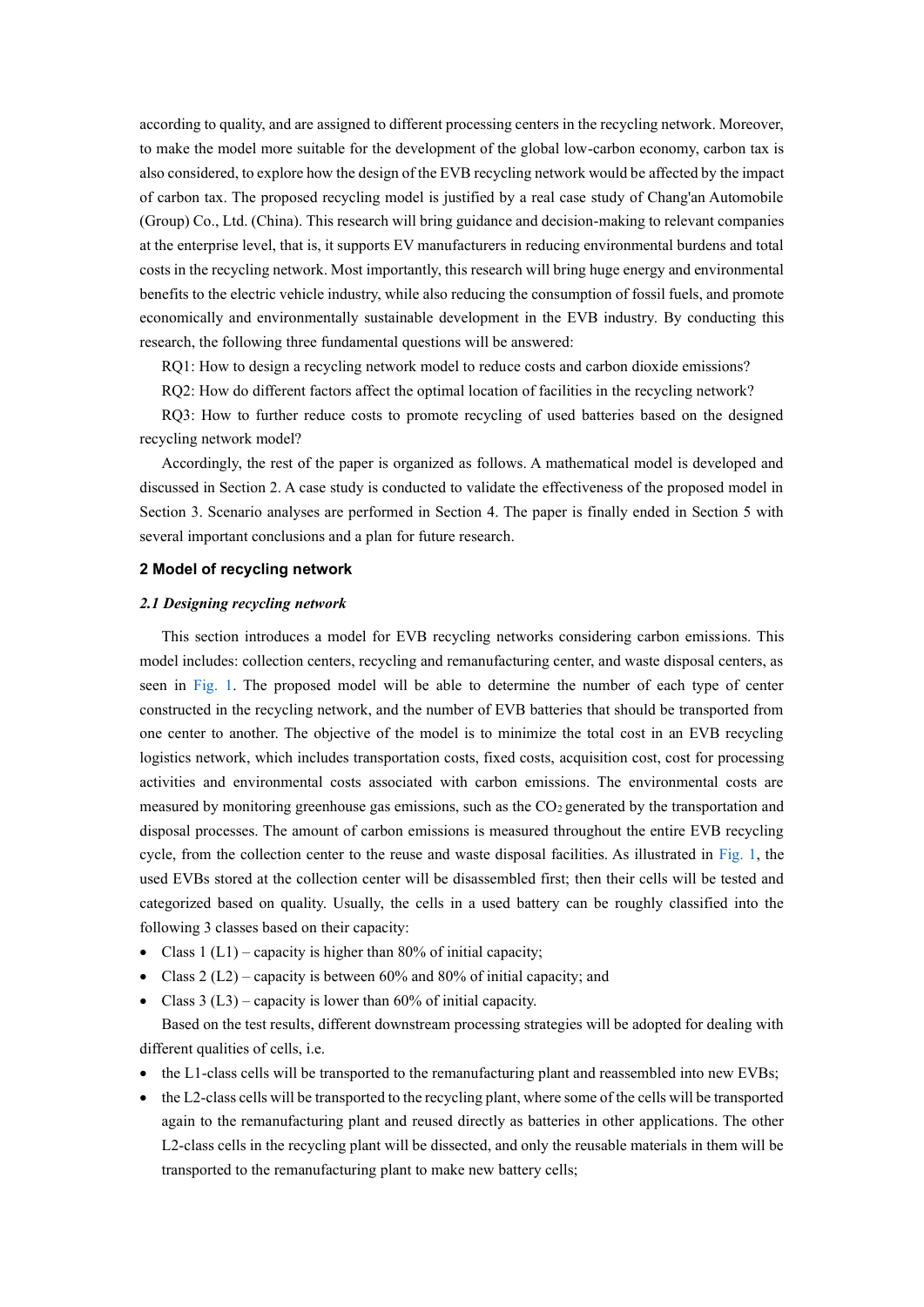• the L3-class cells and the waste from the remanufacturing plant and the recycling plant will be transported directly to the waste disposal center.

<span id="page-4-0"></span>

**Fig. 1.** EVB recycling network.

## *2.2 Main modeling assumptions*

In order to simplify the model development, the following assumptions are introduced:

(1)  $(Ni_X Co_y Mn_{1-xy})O_2$  (NMC) is the most in-demand technology for EVBs, mainly due to its low self-heating rate and high energy density [\[32](#page-19-2)[,33\].](#page-19-3) Therefore, all EVBs are assumed to be the same type.

(2) All centers have disposal capacity constraints;

(3) The possible locations of centers are known in advance;

(4) Cells in EVBs will be processed with multiple potential strategies (remanufacturing, recycling, and disposal) based on the cells' quality; where the number of cells processed (corresponding to the different strategies) follows Normal Distribution [\[17\];](#page-18-3)

(5) The geographical location of each facility, and the distance between each facility, are determined by each facility's latitude and longitude, and accordingly straight-line distance is considered between centers;

(6) Based on the IPCC (Intergovernmental Panel on Climate Change) Guidelines for National Greenhouse Gas Inventories, only the  $CO<sub>2</sub>$  emissions from the EVB recycling network are considered [\[34\];](#page-19-4)

## *2.3 Proposed model*

Based on the above assumptions, a mixed integer programming problem model is formulated to optimize the locations of the EVB recycling network, minimizing the total cost of the entire recycling network as shown in Eq.  $(1)-(3)$ .

<span id="page-4-2"></span>
$$
\min F = F_{operation} + F_{CO_2} \text{emission} \tag{1}
$$

Where

<span id="page-4-1"></span>
$$
F_{operation} = f_{AC} + f_{FC} + f_{PC} + f_{TC}
$$
\n(2)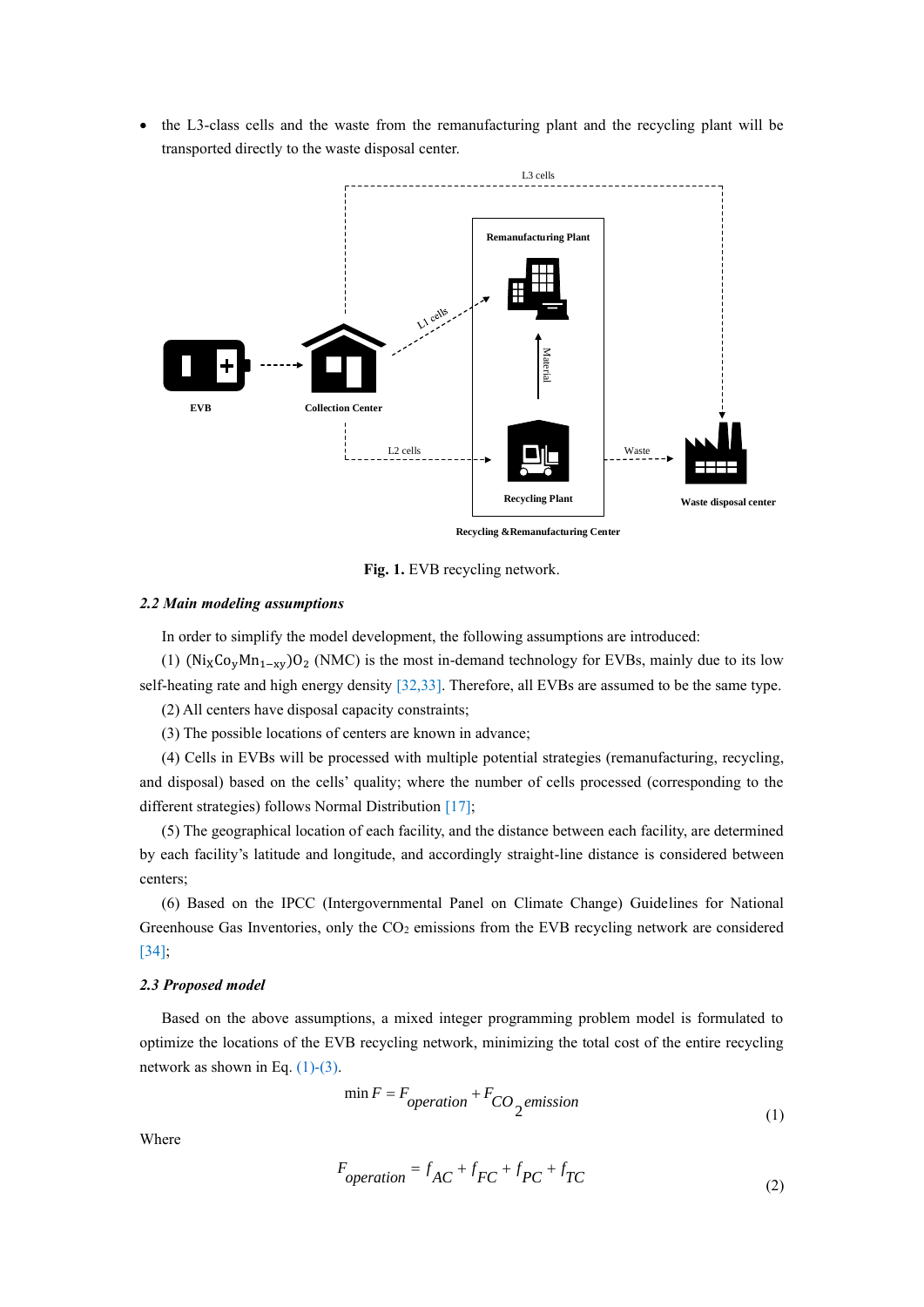$$
F_{CO_2} \text{emission} = f_{FEC} + f_{TEC}
$$
\n(3)

As indicated in  $(1)$ , the recycling cost comprises two parts, i.e. operation costs and  $CO<sub>2</sub>$  emission costs. Since all used batteries have to be recycled, based on [\[16](#page-18-2)[,17\],](#page-18-3) EV battery recycling and remanufacturing can reduce greenhouse gas emissions compared to manufacturing batteries from raw materials. In addition, the operation of the EVB recycling network will generate corresponding costs and carbon emissions, but these can be reduced by optimizing the design of the recycling network.

The former is the sum of acquisition cost  $f_{AC}$ , fixed cost  $f_{FC}$ , processing cost  $f_{PC}$  and transportation cost  $f_{TC}$ ; the latter is the sum of the costs incurred in the processing and transportation processes, which are denoted by  $f_{FEC}$  and  $f_{TEC}$ , respectively.

#### *2.3.1 Operation costs*

The acquisition cost means that in order to promote the recycling of used batteries, subsidies could be offered to consumers. The acquisition cost of collection centers from the consumer market is calculated by Eq[. \(4\).](#page-5-0)

$$
f_{AC} = \sum_{i} \sum_{u} QB_{i} \cdot r_{u} \cdot \alpha_{u}
$$
\n<sup>(4)</sup>

<span id="page-5-0"></span>where

 *- quantity of used batteries returned to collection center i - acquisition cost for used EVBs at different quality levels (L1/L2/L3) - percentage of batteries at different quality levels (L1/L2/L3)*

<span id="page-5-1"></span>For the recycling and remanufacturing centers in the recycling network, the total fixed cost is described by Eq. [\(5\).](#page-5-1)

$$
f_{FC} = \sum_{i} x_i F C_i + \sum_{j} x_j F C_j + \sum_{k} x_k F C_k
$$
\n(5)

where

*FC<sub>j</sub>*, *FC<sub>j</sub>*, and *FC<sub>j</sub>* - *fixed cost of collection center i, recycling and remanufacturing center j and waste disposal center k, respectively*

*- binary decision variable equal to 1 if collection center j is open and 0 otherwise*

 $x_j$  - binary decision variable equal to 1 if recycling and remanufacturing center j is open and 0 *otherwise*

 $x_k$  - binary decision variable equal to 1 if waste disposal center *j* is open and 0 otherwise

The processing cost of each center is mainly composed of three parts, i.e. the cost of detection and disassembly in the collection center, the production cost in the recycling and remanufacturing centers,

<span id="page-5-2"></span>and the processing cost in the waste disposal center. This can be 
$$
f_{PC}
$$
 formulated in Eq. (6).  
\n
$$
f_{PC} = \sum_{i} pcc_i \cdot QB_i + \sum_{i} pcr_j \cdot QCR_{ij} + \sum_{i} pcm_j \cdot QCM_{ij} + \sum_{i} pcw_i \cdot QCW_{ik}
$$
\n(6)

where

*- quantity of cells flowed between collection center i and recycling plant j*

*- quantity of cells flowed between collection center i and remanufacturing plant j*

*- quantity of cells flowed between collection center i and waste disposal center k*

*- processing cost of collection center i*

*- processing cost of recycling plant*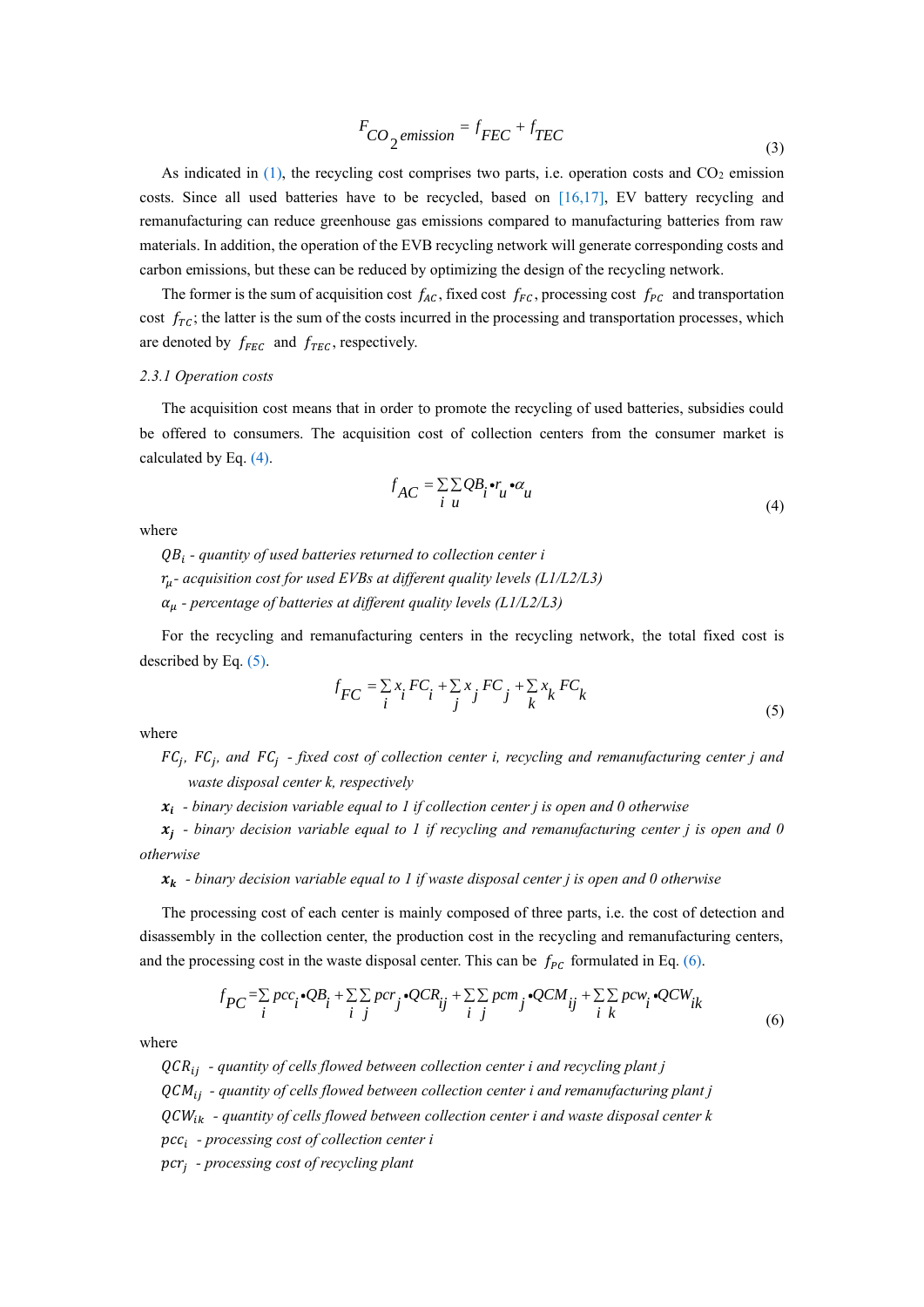## *- processing cost of remanufacturing plant - processing cost of waste disposal center k*

The transported products mainly include battery cells and waste from recycling and remanufacturing

<span id="page-6-0"></span>processes. The transportation cost from one node to another is formulated in Eq. (7).  
\n
$$
f_{TC} = \sum_{i} \sum_{j} D_{ij} \cdot tcc \cdot QCR_{ij} + \sum_{i} \sum_{j} D_{ij} \cdot tcc \cdot QCM_{ij} + \sum_{i} \sum_{j} D_{ik} \cdot tcc \cdot QCW_{ik} + \sum_{j} \sum_{j} D_{jk} \cdot tcw \cdot QW_{jk}
$$
\n
$$
+ \sum_{i} \sum_{k} D_{ik} \cdot tcc \cdot QCW_{ik} + \sum_{j} \sum_{k} D_{jk} \cdot tcw \cdot QW_{jk}
$$
\n(7)

where

*tcc - transportation cost of one cell*

*tcw- transportation cost per unit waste* 

#### *2.3.2 CO<sup>2</sup> emission costs*

The respective costs of  $CO<sub>2</sub>$  emissions from processing used battery cells in the collection center, the

<span id="page-6-1"></span>recycling and remanufacturing plant, and the waste treatment center can be estimated by Eq. (8).  
\n
$$
f_{FEC} = \sum_{i} p_{ct} \cdot fec_i \cdot QB_i + \sum_{i} p_{ct} \cdot fer_j \cdot QCR_{ij}
$$
\n
$$
+ \sum_{i} p_{ct} \cdot fem_j \cdot QCM_{ij} + \sum_{i} p_{ct} \cdot few_k \cdot QCW_{ik}
$$
\n(8)

where

 *- CO<sup>2</sup> emissions in collection center i - CO<sup>2</sup> emissions in recycling plant - CO<sup>2</sup> emissions in remanufacturing plant - CO<sup>2</sup> emissions in waste disposal center k - carbon tax of unit carbon emission*

<span id="page-6-2"></span>Meanwhile, the carbon emission cost of the transportation process, including transporting battery cells and waste, is shown in Eq. (9).

shown in Eq. (9).  
\n
$$
f_{TEC} = \sum_{i} p_{ct} \cdot D_{ij} \cdot te \cdot QCR_{ij} + \sum_{i} p_{ct} \cdot D_{ij} \cdot te \cdot QCM_{ij} \cdot \omega + \sum_{i} \sum_{k} p_{ct} \cdot D_{jk} \cdot te \cdot QCW_{ik} \cdot \omega + \sum_{j} \sum_{k} p_{ct} \cdot D_{jk} \cdot te \cdot QW_{jk} \cdot \omega
$$
\n(9)

where

*- number of goods per container*

*- CO<sup>2</sup> emissions of shipping one container of products per kilometer*

#### *2.3.3 Constraints*

To solve the model, the following constraints are considered.

<span id="page-6-3"></span>*2.3.3.1 Mass balance* 

lance  
\n
$$
bc \cdot \sum_{i} QB_{i} = \sum_{i} \sum_{j} QCR_{i} + \sum_{j} \sum_{j} QCM_{ij} + \sum_{i} \sum_{k} QCW_{ik} \quad \forall i \in I, j \in J, k \in K
$$
\n(10)

$$
\sum_{i} QW_{ji} = \sum_{j} QCR_{ij} \cdot w_{ij} + \sum_{i} QCM_{ij} + \sum_{i} QCM_{ik} \quad \forall i \in I, j \in J, k \in K
$$
\n
$$
\sum_{j} QW_{jk} = \sum_{i} QCR_{ij} \cdot w_{j} \cdot \varphi + \sum_{i} QCM_{ij} \cdot w_{j} \cdot \varphi \quad \forall i \in I, j \in J, k \in K
$$
\n(10)

<span id="page-6-4"></span>where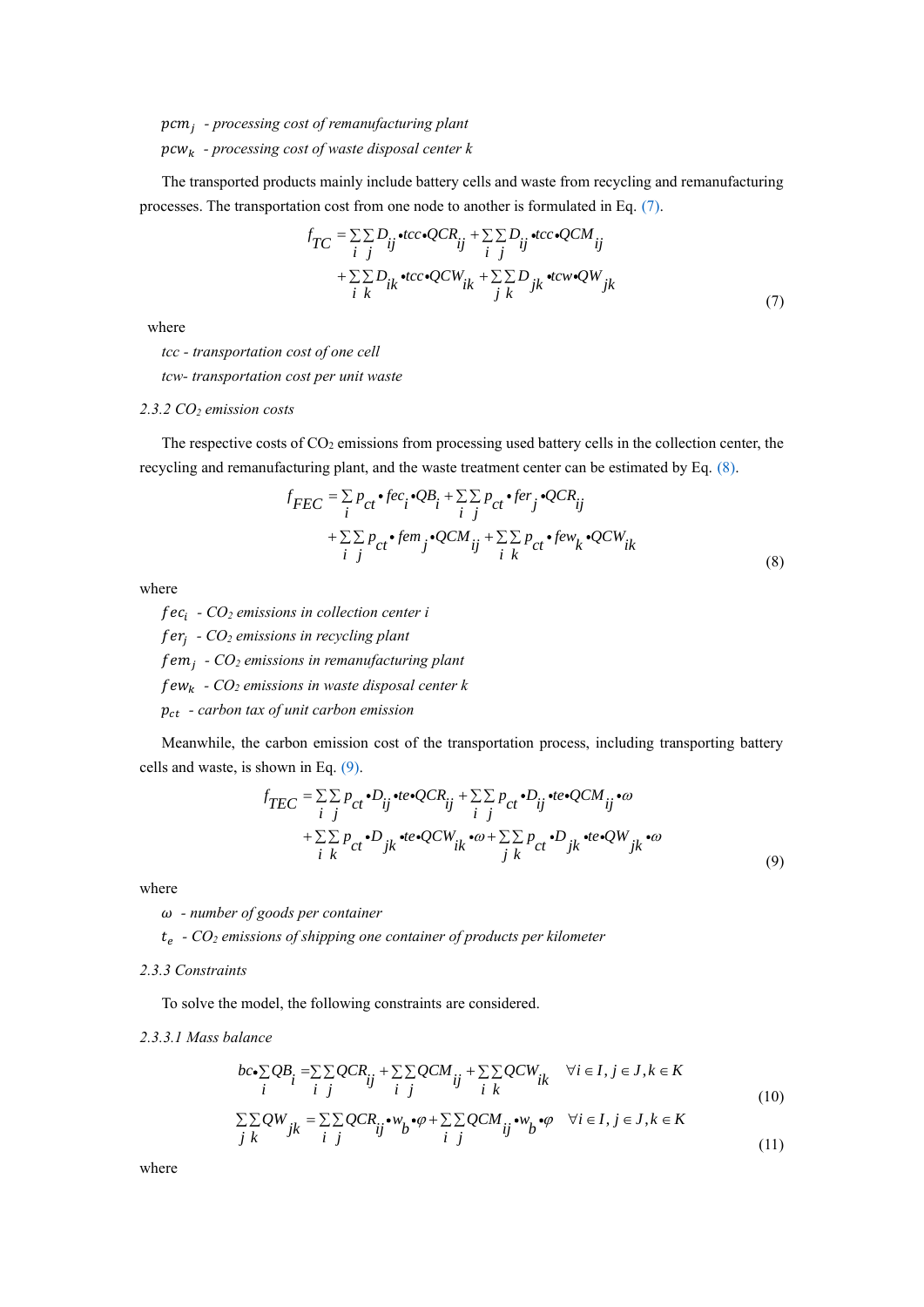## $w_b$  - *the weight per cell(kg)*

## *- number of cells included in an EVB*

 $\varphi$  - The mass of cells will change after being processed in the recycling center, which will directly affect the cost of transport and the carbon emissions costs. Therefore, the mass ratio of the outflowed waste from recycling and remanufacturing center to the disposal center is  $\varphi$  [\[35\].](#page-19-5)

Constraints [\(10](#page-6-3)[-11\)](#page-6-4) represent the mass equilibrium of the recycling and remanufacturing centers and waste disposal centers, respectively.

#### *2.3.3.2. Capacity constraints*

The collection capacity of the collection center, the recycling capacity of the recycling plant, and the remanufacturing capacity of the remanufacturing plant are limited. Constraints [\(12-14\)](#page-7-0) indicate the capacity restriction constraints of the collection center, the recycling and remanufacturing centers, and the waste disposal centers, represented by  $I_i$ ,  $J_j$ , and  $K_k$ , respectively.

$$
\sum_{i} QB_{i} \leq \sum_{i} I_{i}x_{i} \quad \forall i \in I
$$
\n(12)

$$
\sum_{i} \sum_{j} QCR_{ij} + \sum_{i} \sum_{j} QCM_{ij} \leq \sum_{j} J_{j} x_{j} \quad \forall i \in I, j \in J
$$
\n(12)

$$
\frac{\sum \sum w_{b} \cdot QC_{ik}}{bc} + \sum \sum QW_{jk} \leq \sum K_{k} x_{k} \quad \forall i \in I, j \in J, k \in K
$$
\n(14)

#### <span id="page-7-1"></span><span id="page-7-0"></span>*2.3.3.3. Decision variables constraints*

$$
QB_{i}^{T}, QCR_{ij}^{T}, QCM_{ij}^{T}, QW_{jk} \ge 0
$$
\n(15)

$$
x_i, x_j, x_k \in \{0, 1\} \tag{16}
$$

Constraints [\(15-16\)](#page-7-1) are related to the binary and non-negativity restrictions on the corresponding decision variables.

#### **3 Case Study**

#### *3.1 Description of Current network*

Chang'an Automobile (Group) Co., Ltd. (Chang'an) is a manufacturer of EVs and therefore is responsible for recycling used power batteries. Chang'an has established an EVB recycling network, including: eight collection centers, which are responsible for providing services for detecting and dismantling used batteries; one recycling and remanufacturing center; and two waste disposal centers. These are shown in [Fig.](#page-8-0) 2, in which green, blue, and black dashed lines represent the material flows of L1 & L2 cells, L3 cells, and waste produced in the recycling and remanufactured process, respectively. I, J, and K are used to indicate the collection centers, recycling and remanufacturing centers, and waste disposal centers, respectively. Because EV battery recycling and reuse mainly include the recycling of raw materials from used batteries and the remanufacturing of used batteries, the operation of the recycling network is organized according to the location of the recycling and remanufacturing center.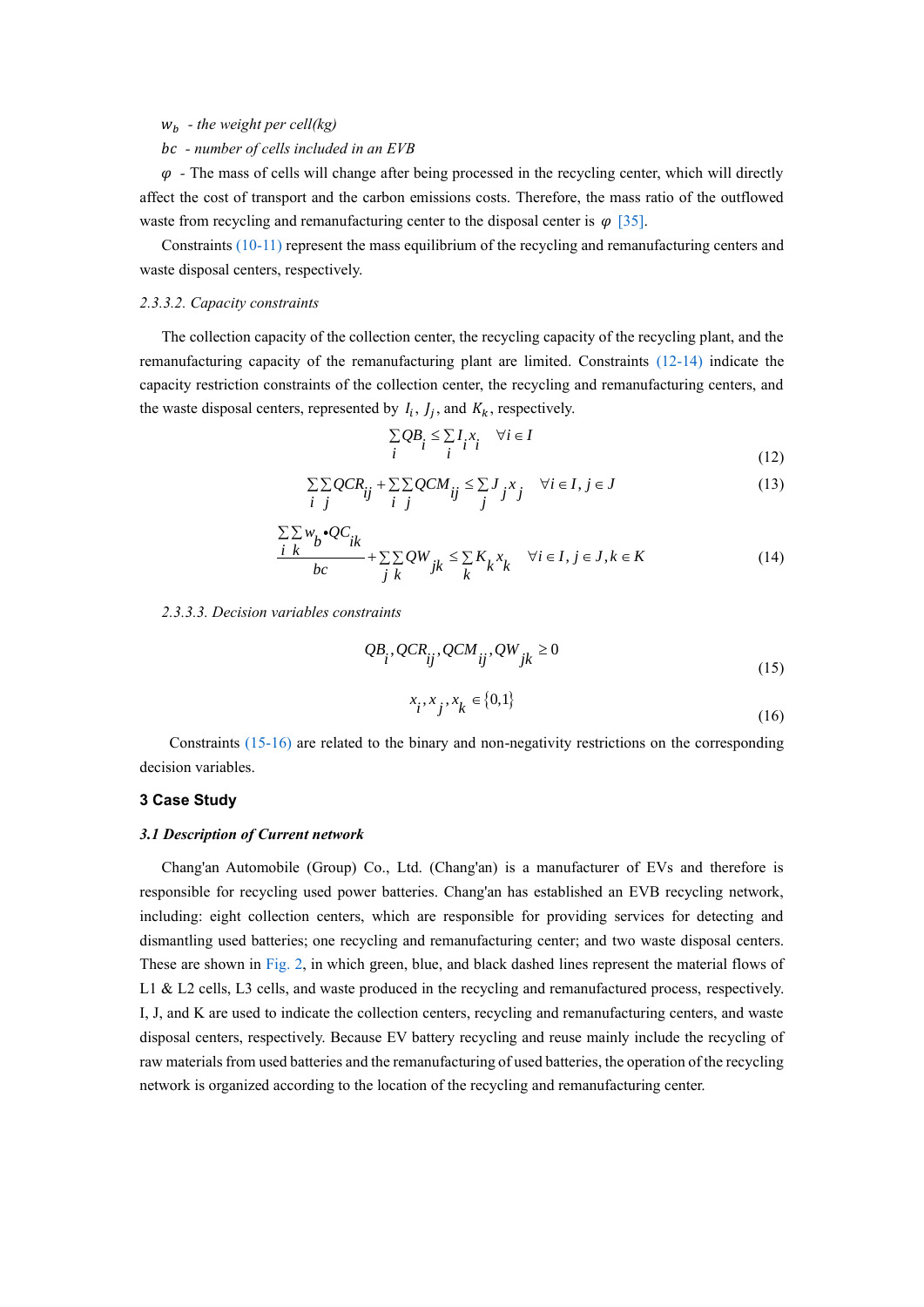<span id="page-8-0"></span>

**Fig. 2.** The current recycling network of EVBs in Chang'an.

## *3.2 Input data*

<span id="page-8-1"></span>The current numbers of used EVBs handled in different centers are summarized in [Table 1.](#page-8-1) Due to lacking information, the quantities of the cells at different levels are obtained based on assumption 4. The specifications of an EVB are given in [Table 2.](#page-9-1)

|                | No. of<br>used EVBs<br>for<br>Chang'an | Recycling and remanufacturing |                       | To                      |  |
|----------------|----------------------------------------|-------------------------------|-----------------------|-------------------------|--|
| Collection     |                                        | centers                       |                       |                         |  |
|                |                                        | To                            | To<br>Remanufacturing | Waste disposal          |  |
| center         |                                        | Recycling                     |                       | centers<br>$(L3$ cells) |  |
|                |                                        | Plant (L2 cells)              | Plant (L1 cells)      |                         |  |
| $_{\rm I1}$    | 420                                    | 62                            | 260                   | 98                      |  |
| 12             | 351                                    | 54                            | 217                   | 80                      |  |
| I <sub>3</sub> | 684                                    | 107                           | 421                   | 157                     |  |
| I4             | 539                                    | 82                            | 333                   | 124                     |  |
| I <sub>5</sub> | 574                                    | 83                            | 360                   | 132                     |  |
| I6             | 637                                    | 97                            | 391                   | 149                     |  |
| I7             | 314                                    | 48                            | 184                   | 82                      |  |
| I8             | 720                                    | 117                           | 421                   | 164                     |  |

**Tables 1.** The flows cells at different centers.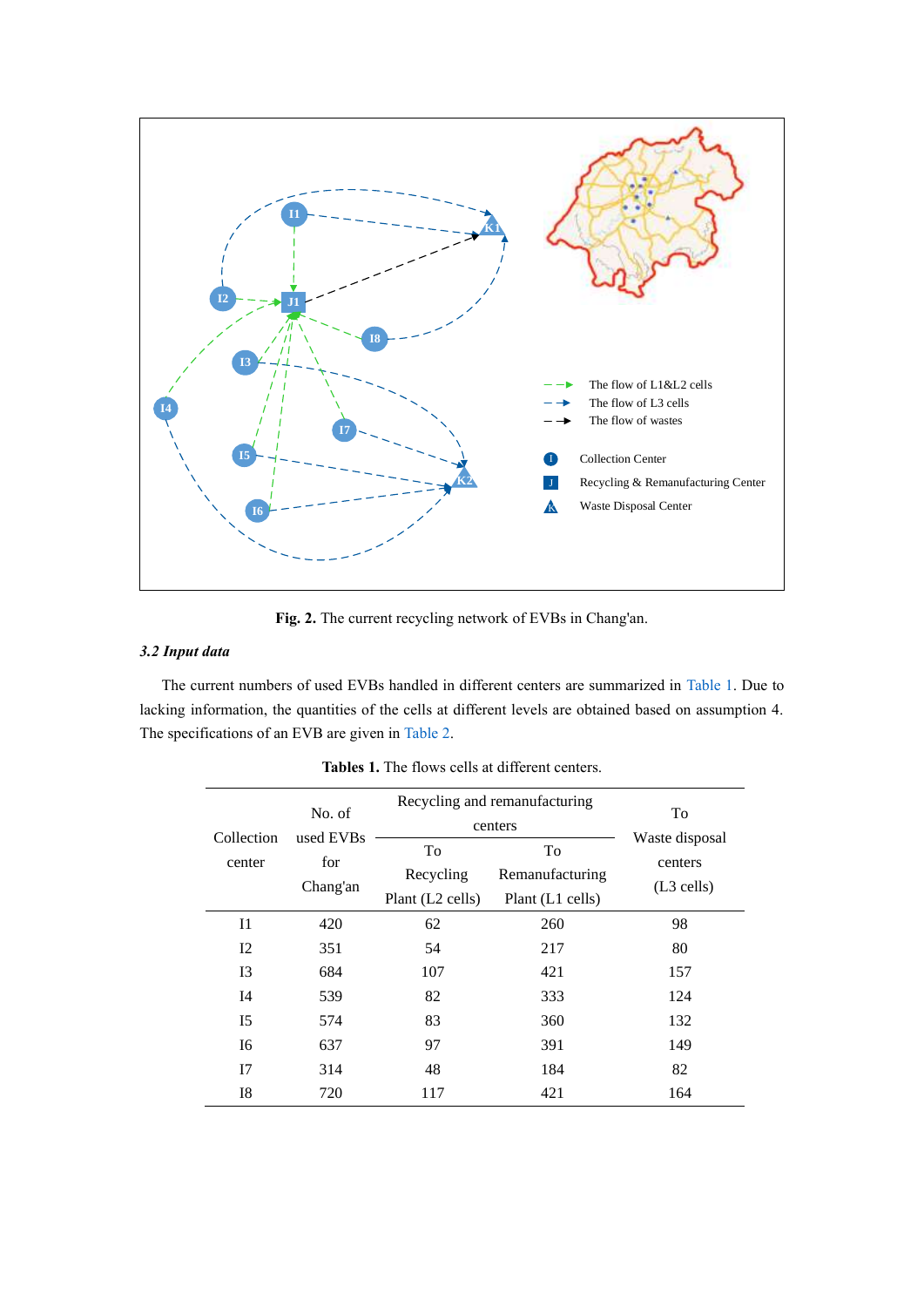**Table 2.** EVB parameters.

<span id="page-9-1"></span>

| Weight (kg) | the weight per cell (kg) | Cells within an EVB | Capacity (kWh) |
|-------------|--------------------------|---------------------|----------------|
| 365         |                          |                     | 52.56          |

<span id="page-9-2"></span>The other costs needed by the calculation are presented in [Table 3.](#page-9-2)

<span id="page-9-0"></span>**Table 3.** Cost parameters.

| Parameter classification                               | Value                      |  |  |
|--------------------------------------------------------|----------------------------|--|--|
| Fixed cost (\$/center)                                 | $[250,000 - 650,000]$ [29] |  |  |
| Processing cost in collection center (\$/cell)         | $8.3$ [36]                 |  |  |
| Processing cost in recycling plant(\$/cell)            | $20.5$ [36]                |  |  |
| Processing cost in remanufacturing plant(\$/cell)      | $62.3$ [36]                |  |  |
| Processing cost in waste disposal center(\$/cell)      | $0.08$ [36]                |  |  |
| Unit transportation cost $(\frac{\csc \pi}{\csc \pi})$ | $0.08$ [27]                |  |  |
| Unit transportation cost $(\frac{C}{x})$ waste km)     | $0.012$ [27]               |  |  |
| Acquisition cost for L1/L2/L3 batteries (\$/battery)   | $(850, 220, 0)$ [23]       |  |  |
| The price of carbon tax $(\frac{5}{\tan})$             | 44 [37]                    |  |  |

Different recycling technologies result in different carbon emissions [\[24\].](#page-18-10) In this study, hydrometallurgical recycling is considered. The corresponding emission data are shown in [Table 4.](#page-9-3) Moreover, based on the results o[f \[38\],](#page-19-8) for transportation by trucks (Load: 9.0 ton/truck), the normal fuel consumption is about 0.33 l/km, which implies a carbon emission density of 0.00249 kg  $CO<sub>2</sub>$ /(ton·km), based on the carbon emission density of diesel,  $0.06805$  kg CO<sub>2</sub>/l [\[39\].](#page-19-9)

**Table 4.** Unit emission parameters.

<span id="page-9-3"></span>

| Parameters                                                | Values         |
|-----------------------------------------------------------|----------------|
| $CO2$ emissions in collection centers $(CO2$ kg/cell)     | $2.43$ [24]    |
| $CO2$ emissions in recycling plants $(CO2$ kg/cell)       | $8.55$ [40,41] |
| $CO2$ emissions in remanufacturing plants $(CO2$ kg/cell) | 31.03 [21,42]  |
| $CO2$ emissions in waste disposal centers $(CO2$ kg/cell) | $0.35$ [40,42] |

#### *3.3 Optimization of the studied case*

In order to verify the effectiveness of the proposed model, the current Chang'an automobile battery recycling network is firstly optimized. A genetic algorithm (GA) is used to solve the model for the case study. For the GA, the crossover probability and mutation probability are 0.6 and 0.05, and the number of iterations is 100. The optimized recycling network is shown in [Fig.](#page-10-0) 3, and the cost savings are shown in [Fig.](#page-10-1) 4.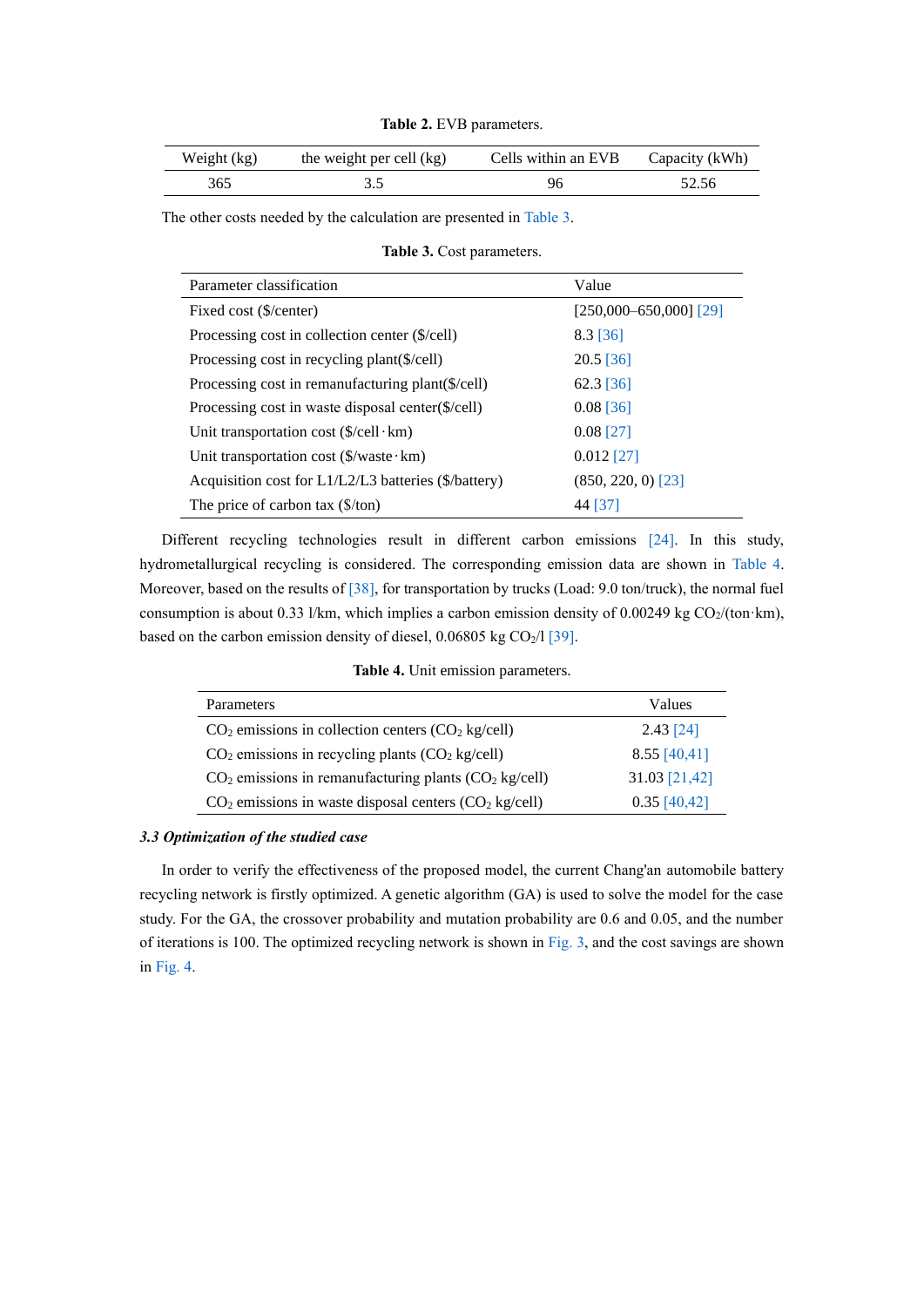<span id="page-10-0"></span>

**Fig. 3.** The recycling network after optimization.

<span id="page-10-1"></span>

**Fig. 4.** The cost savings after optimization.

As seen from [Fig. 3](#page-10-0) and [Fig. 4,](#page-10-1) the optimized network reduced the number of collection centers and waste disposal centers. Correspondingly, the transportation routes between centers have also been changed, which can result in a reduction of the total costs of the current Chang'an EVB recycling network. Moreover, carbon emissions can be effectively reduced by 21%.

To meet the requirements of the booming market, Chang'an is planning to build one more recycling and remanufacturing center in the current recycling network. According to city planning, there are 3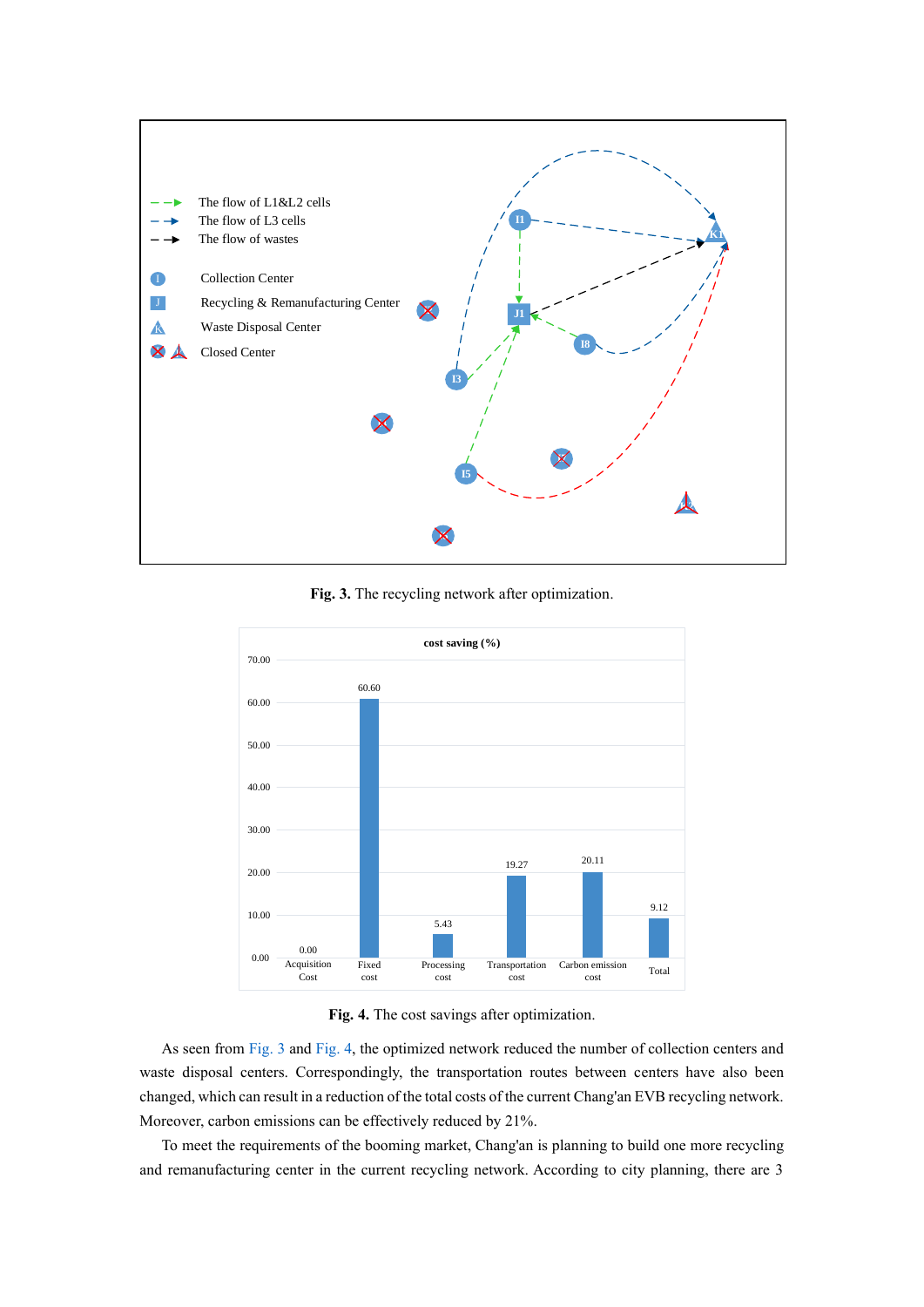alternative addresses available to build the new recycling and remanufacturing center. They are also marked in [Fig.](#page-11-0) 5, where blue solids represent existing centers, and red solids represents potential locations for the new centers. In addition, it is worth noting that J1, J2 and J4 are all in Yubei District, while J3 is in Jiangbei District in the administrative division of Chongqing. In order to identify the best choice among these options, thereby achieving the lowest cost and carbon emissions, the model developed in Section 2 is applied to optimize the network.

The proposed model is adopted to achieve the following goals: (1) determine the location of the new recycling and remanufacturing center; (2) optimize the transport routes of the recycling network. In order to minimize the total cost of the recycling network, some collection centers may be closed; and (3) comprehensively understand the impact of key factors on the location-allocation and operating cost of the EVB recycling network.

<span id="page-11-0"></span>

**Fig. 5.** The distribution of facilities.

The new network design to optimize the location of the new recycling and remanufacturing center for EVB recycling is shown in [Fig. 6.](#page-12-0) The black and red dashed lines represent existing and proposed transport routes, respectively, and the closed centers have been marked. Moreover, a comparison of the costs of existing and proposed networks is shown in [Fig.](#page-12-1) 7. The corresponding costs per unit of battery recycling are shown in [Fig.](#page-13-0) 8.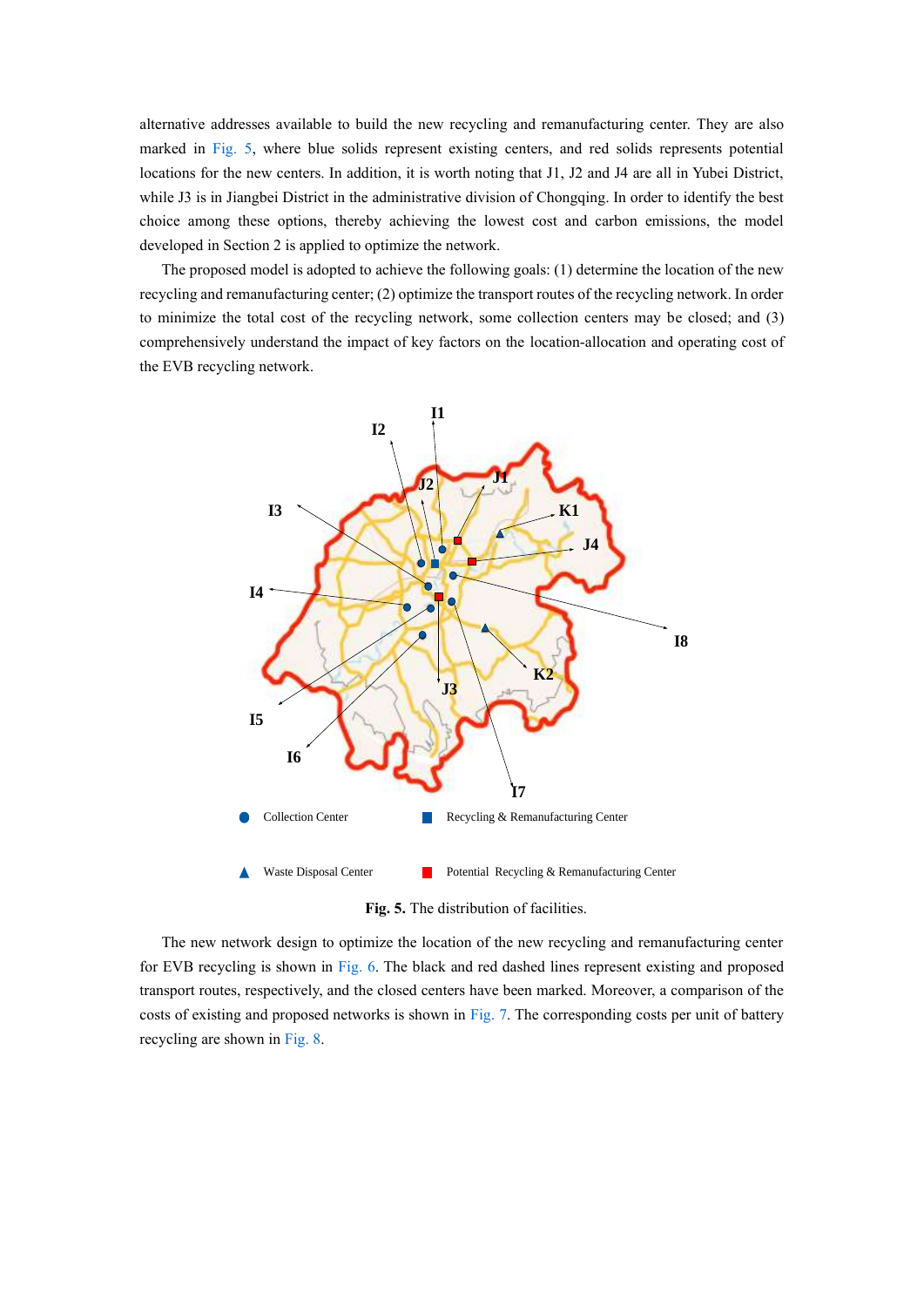<span id="page-12-0"></span>

**Fig. 6.** The recycling network after determining location of new opened center.

<span id="page-12-1"></span>

**Fig. 7.** The various cost comparison of existing and proposed.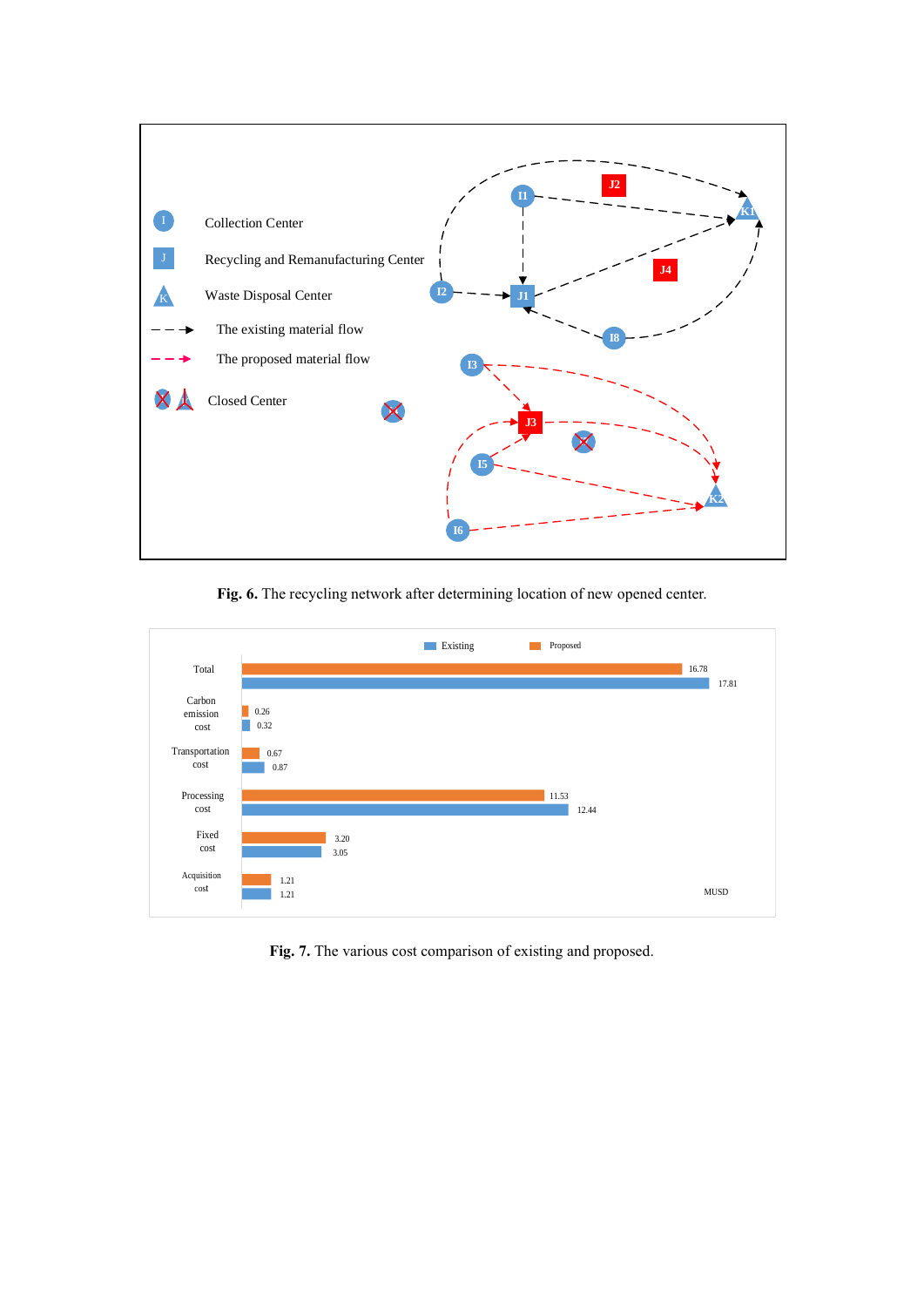<span id="page-13-0"></span>

**Fig. 8.** Cost breakdown: per unit of battery recycling.

From [Fig. 6,](#page-12-0) it can be seen that J3 was selected as the best address of the new recycling and remanufacturing center. In addition, it was found that, compared to the previous recycling network, the optimized network is divided into two parts. The operation of the first part is centered on J2, while the operation of the second part is centered on J3. Moreover, as the operation of the new center will inevitably increase fixed costs, the optimization results recommended that existing collection centers I4 and I7 be closed to reduce the costs of the whole recycling network.

Compared to the costs of the previous network, as shown in [Fig. 7,](#page-12-1) the new network can achieve a reduction of the total cost by 5.60%. The transportation cost showed the biggest drop (reduced by 22.79%), followed by the carbon emission cost (reduced by 21.1%). The processing cost represented the biggest share in the total cost; even though it was reduced by 7.3%, it showed the most obvious impact. These data prove that the developed model does work in optimizing the design of the recycling network.

From [Fig. 8,](#page-13-0) the cost per unit battery is 3958.4 USD in the recycling network; this is much lower than the cost of manufacturing a new battery  $(\$10,000)$  [\[7](#page-17-6)[,8\].](#page-17-7) Meanwhile, the battery cells produced by the recycling and remanufacturing process can be reassembled in new batteries, thereby further reducing the cost of raw materials purchased by enterprises in the process of producing new batteries. In addition, the cost of a unit battery is based on the current recycling amount of used batteries and cost parameters. As more and more used batteries are recycled, and recycling technology develops, the value will change. Therefore, the optimization in this paper mainly involves transportation costs and carbon emissions generated during transportation.

### **4 Scenarios analysis**

According to the cost equations in the objective function, many factors are found to affect the design and the operating cost of the network, such as the number of used batteries, carbon tax, unit transportation cost and unit processing cost. We expect that as transportation costs and carbon taxes change, in order to reduce carbon emissions, EV manufacturers will significantly differ from the baseline situation in the location and allocation of facilities in the recycling network. In addition, changes in processing costs will not affect the design of recycling network locations. In order to further understand the impacts, five scenarios are considered in the research:

- Scenario 1 (S1) represents the reference scenario, with all inputs at the current level;
- **Scenario 2 (S2)** considers an increase of used EVB by 30%, in which the increased number of used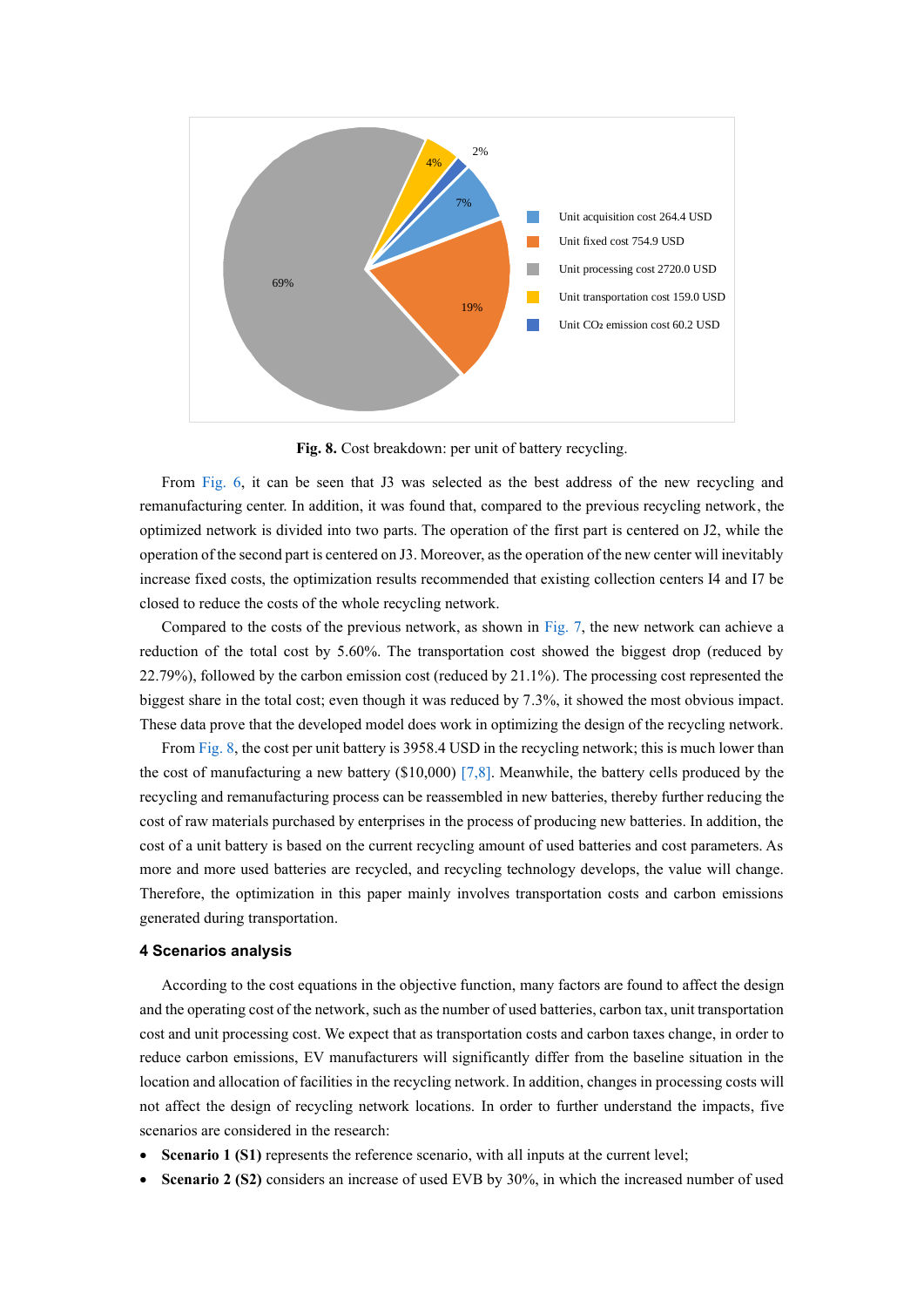batteries does not exceed the processing capacity of the current opened center;

- **Scenario 3 (S3)** considers changes to carbon tax, assuming an increase of carbon tax by 50%;
- **Scenario 4 (S4)** considers changes to transportation cost, assuming an increase of fuel price by 50%;
- **Scenario 5 (S5)** studies the impact of processing cost, assuming that advances in technology have reduced unit processing costs by 25%.

The optimal designs of the network under different scenarios are illustrated in [Fig.](#page-14-0) 9; the total cost and cost breakdown are shown in [Fig.](#page-14-1) 10 ; and the number of batteries handled in each center is shown in [Table 5.](#page-15-0) The results clearly show that the effects of processing cost and carbon tax on location optimization were mild, and that the effects of the number of used batteries and fuel price can change the optimal location of the EVB recycling network.

<span id="page-14-0"></span>

<span id="page-14-1"></span>**Fig. 9.** The recycling network of S1-S5.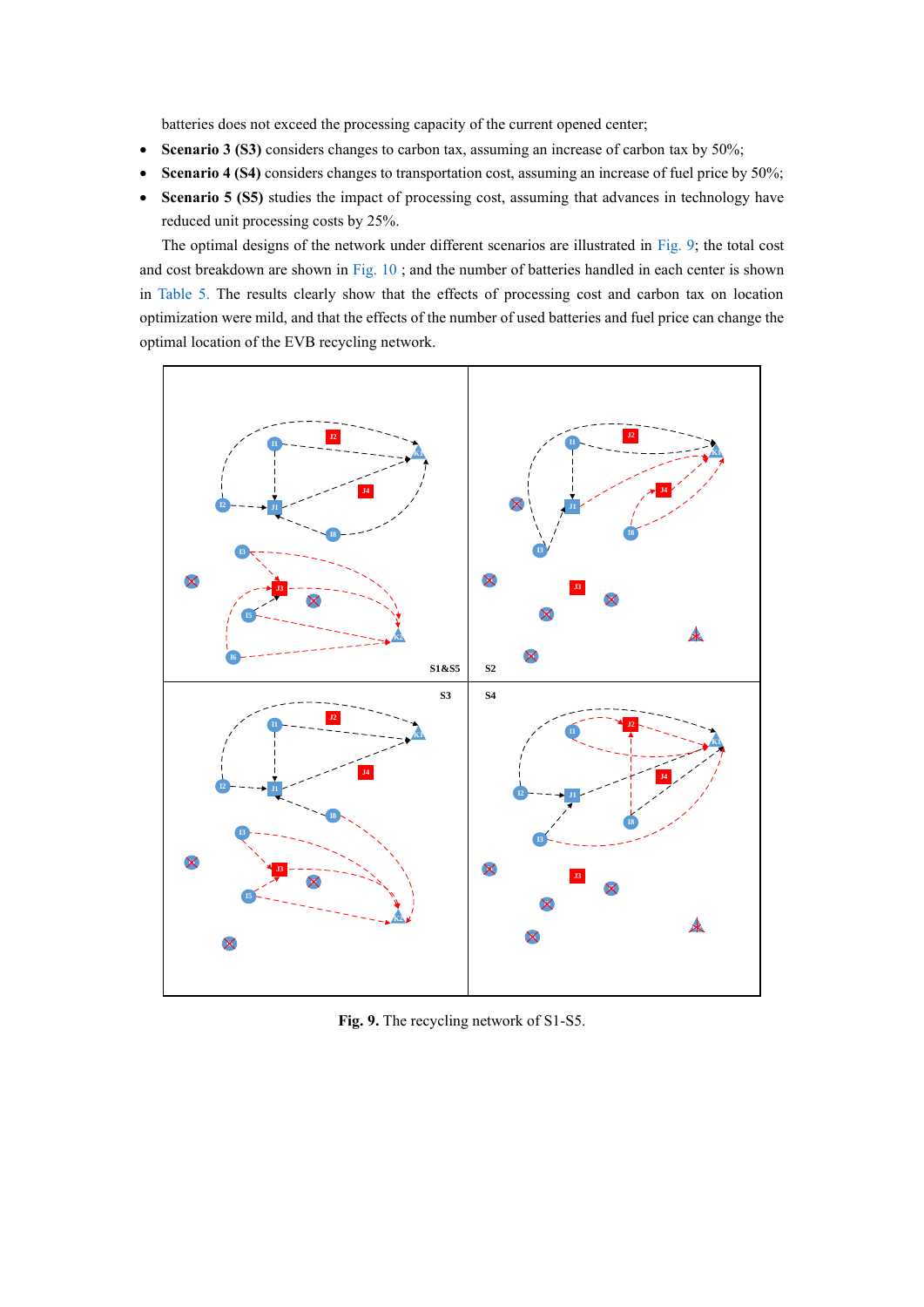

**Fig. 10.** The costs breakdown of S1-S5.

<span id="page-15-0"></span>

| Scenarios                  |                | S <sub>1</sub>            | S <sub>2</sub>            | S <sub>3</sub>          | S <sub>4</sub>            | S <sub>5</sub>            |
|----------------------------|----------------|---------------------------|---------------------------|-------------------------|---------------------------|---------------------------|
| Collection centers         | $_{\rm II}$    | 945                       | 1911                      | 420                     | 1461                      | 945                       |
|                            | 12             | 486                       | $\overline{\mathsf{x}}$   | 723                     | 867                       | 486                       |
|                            | 13             | 819                       | 1747                      | 1191                    | 1335                      | 819                       |
|                            | I <sub>4</sub> | $\boldsymbol{\mathsf{x}}$ | $\boldsymbol{\mathsf{x}}$ | $\pmb{\times}$          | $\boldsymbol{\mathsf{x}}$ | $\boldsymbol{\mathsf{x}}$ |
|                            | I5             | 866                       | ×                         | 946                     | $\times$                  | 866                       |
|                            | I6             | 637                       | $\overline{\mathsf{x}}$   | $\overline{\mathsf{x}}$ | $\times$                  | 637                       |
|                            | 17             | $\overline{\mathsf{x}}$   | 1091                      | ×                       | $\pmb{\times}$            | $\boldsymbol{\mathsf{x}}$ |
|                            | I8             | 877                       | 1619                      | 1092                    | 1236                      | 877                       |
|                            | J1             | 1253                      | 2012                      | 1325                    | 1824                      | 1253                      |
| Recycling and              | J2             | $\boldsymbol{\times}$     | $\overline{\mathsf{x}}$   | ×                       | 1442                      | $\boldsymbol{\mathsf{x}}$ |
| remanufacturing<br>centers | J3             | 2014                      | $\overline{\mathsf{x}}$   | 1928                    | $\boldsymbol{\mathsf{x}}$ | 2014                      |
|                            | J4             | $\boldsymbol{\times}$     | 2249                      | ×                       | $\boldsymbol{\times}$     | $\times$                  |
| Waste disposal             | K1             | 337                       | 1249                      | 375                     | 971                       | 337                       |
| centers                    | K <sub>2</sub> | 635                       | ×                         | 609                     | $\boldsymbol{\mathsf{x}}$ | 635                       |

**Tables 5.** The number of handled batteries of S1-5 at different centers.

From the results of S2, as shown in [Fig. 9,](#page-14-0) the optimal location of the recycling and remanufacturing center has been changed, from J3 to J4. The closed centers and the transport routes were also different from S1.

Increased amount of used batteries will lead to increased costs in the recycling network; therefore, several existing centers (I2, I4, I5-I6, and K2) will be closed in the optimized recycling network to reduce costs. In the optimized network, both the new and existing recycling and remanufacturing centers J4 and J2 were the core of the operation of the EVB recycling network. Compared with S1, the recycling network was more centralized in S2.

According to S3, changes in carbon tax can also clearly affect the optimal design of the recycling network. [Fig. 9](#page-14-0) shows that J3 will be selected for the new center. Since carbon emissions occur mainly during transportation of goods between the centers, and during processing in each of them, identifying the shortest route for transportation through optimization became more important when the carbon tax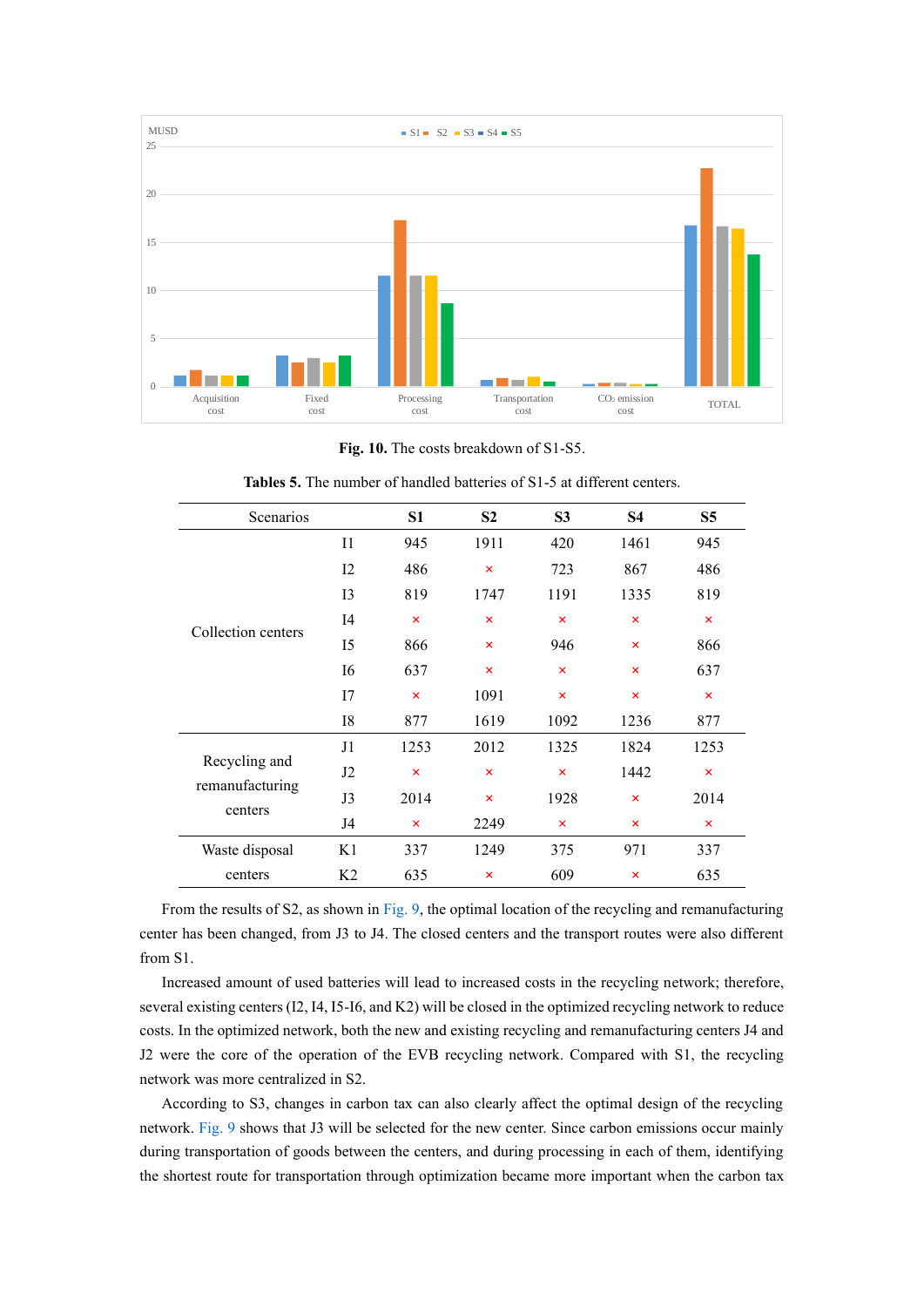was increased by 50%. In order to offset the fixed costs due to the opening of new recycling and remanufacturing centers J3, while minimizing the carbon emissions generated, the existing collection centers I4, I6 and I7 were closed in the optimized network, which was different from the other scenarios.

In S4, the optimal location of the recycling and remanufacturing center has been changed from J3 to J2. Meanwhile, as the increased cost of fuel prices mainly affects the transportation routes, the closed collection centers and waste disposal centers as well as the transport routes were also different from S1. According to [Fig.](#page-14-1) 10, increasing fuel price can clearly increase the transport cost. But its impact on carbon tax was not obvious, due to the optimized routes.

#### **5 Conclusion and future work**

Due to the urgent need for the recycling of used electrical vehicle batteries, this work developed a model which considers three used battery potential handling strategies (recycling, remanufacturing, and disposal). This includes the waste battery disposal strategies of most domestic and foreign companies, and is generally representative. Different quality levels for the used battery cells are considered in model, and are used to assign processing jobs to different centers within the network for the design optimization of battery recycling networks. This research can provide planning and decision-making methodology for electric vehicle manufacturers for recycling and secondary reuse at the enterprise level. To reduce the costs and carbon dioxide emissions of the entire network, the developed model has been applied to a real case study, based on the network of Chang'an electric vehicle manufacturer. And the results obtained are summarized as follows:

- (i) The proposed model can effectively optimize the design of recycling networks. Compared to the current layout of the network, the total cost can be reduced by  $5.6\%$ , and  $CO<sub>2</sub>$  emissions can be reduced by 21.1% after optimization. The model can also be used to select optimal locations when additional centers are planned.
- (ii) Transportation costs, carbon tax, and the number of used electric vehicle batteries have been identified as three major factors affecting the optimal design of the recycling network. Scenario analyses reveal that variations in the key factors can change both the configuration of the network and the total cost. From the perspective of total cost, processing cost has the most obvious impact; meanwhile, carbon tax has the least impact.
- (iii) Although processing cost accounts for the largest proportion of the total cost, changes in processing cost will not affect network optimization. Therefore, for electric vehicle manufacturers, it is possible to further reduce the total cost of the recycling network by improving recycling technology.

In fact, different types of batteries from different manufacturers can use the same recycling network for secondary use of used batteries. It is worth noting that the results will also vary from case to case due to the different actual conditions of different companies and regions. For example, adopt different recycling processes or areas with very high carbon tax. Therefore, relevant companies should refer to the scenarios analysis in this article and combine their environment to analyze, in order to accurately determine the number of facilities and transportation routes in the recycling network.

In the next step, the research reported above can be further deepened by considering more factors to achieve broader insights into the recycling and reusing of used electric vehicle batteries. For example, the model could consider the impact of different transportation methods and the types of used batteries on the total cost and the corresponding carbon emissions of the recycling network, thereby making the model more accurately simulate the operation of an actual battery recycling network. In addition, besides carbon emissions, other environmental pollutants (e.g. PM2.5 or other gaseous pollutants) generated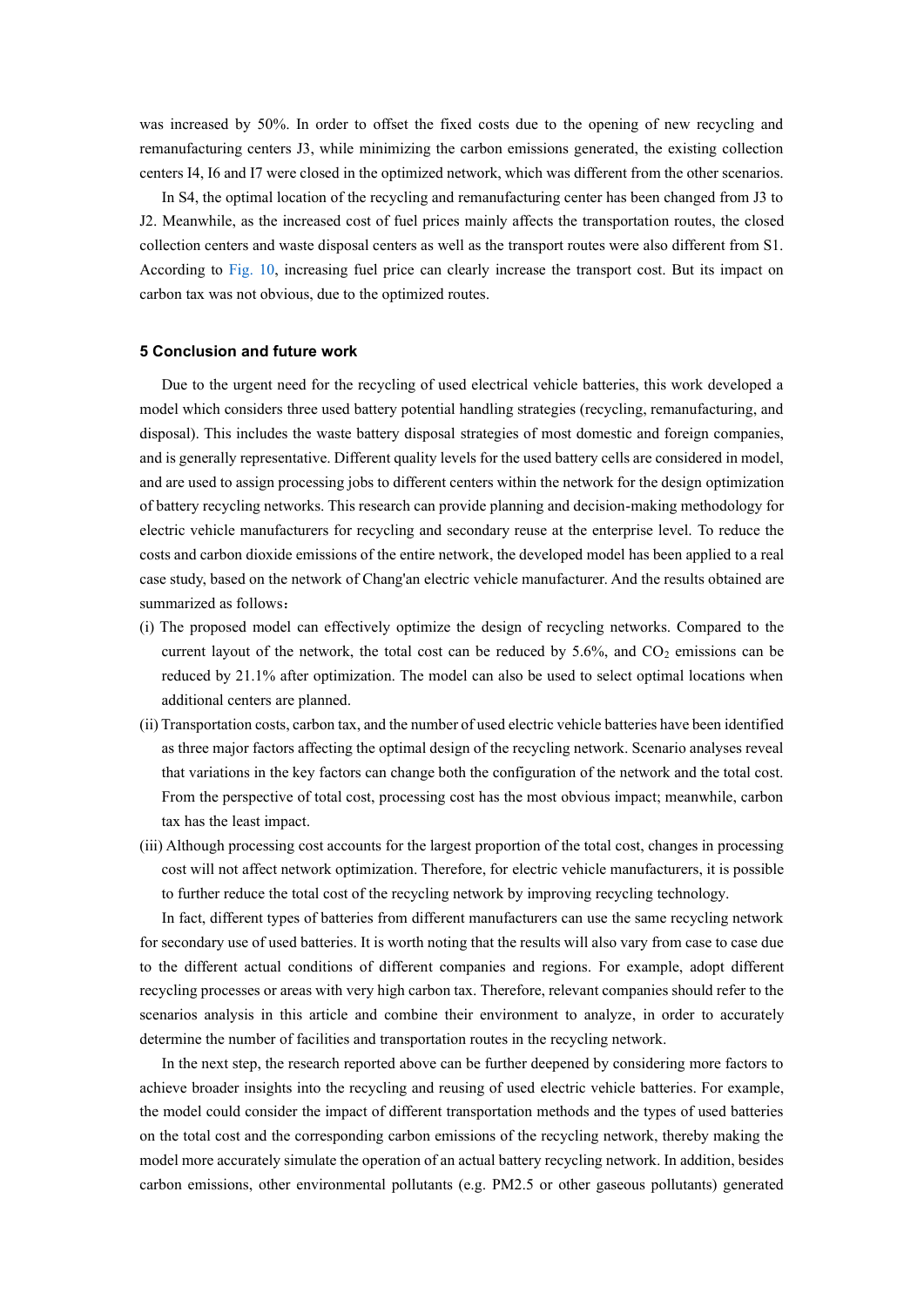during the electric vehicle battery recycling process could be also considered in the model. That would enable the model to provide a more reliable prediction of the impact of the recycling of used EVBs on the environment.

#### **Acknowledgments**

The authors gratefully acknowledge the support provided by the National Natural Science Foundation of China (NO.51875058); Chongqing Basic Science and Frontier Technology Research Special (NO. CSTC2018jcyjAX0414; Chongqing Municipal Education Commission Science and Technology Research Project (NO. KJQN20180118) and Central University Frontier Discipline Special Project (NO.2019CDQYZDH025). We are also grateful to the anonymous reviewers for their valuable comments and constructive criticism.

## **References**

- <span id="page-17-0"></span>[1] International Energy Agency. Global EV Outlook 2017: Two Million and Counting. IEA 2017, Paris. < [https://doi.org/10.1787/9789264278882-en >](https://doi.org/10.1787/9789264278882-en).
- <span id="page-17-1"></span>[2] General Office of the State Council. Energy Saving and New Energy Vehicle Industry Planning from 2012 to 2020.[< http://www.gov.cn/zwgk/2012-07/09/content\\_2179032.htm>](http://www.gov.cn/zwgk/2012-07/09/content_2179032.htm).
- <span id="page-17-2"></span>[3] Andwari A M, Pesiridis A, Rajoo S, Martinezbotas R, Esfahanian V. A review of battery electric vehicle technology and readiness levels. Renew Sust Energ Rev 2017;78:414-430. [https://doi.org/10.1016/j.rser.2017.03.138.](https://doi.org/10.1016/j.rser.2017.03.138)
- <span id="page-17-3"></span>[4] Yun L, Linh D, Shui L, Peng X, Garg A, Le M L P, et al. Metallurgical and mechanical methods for recycling of lithium-ion battery pack for electric vehicles. Resour Conserv Recy 2018;136:198-208. [https://doi.org/10.1016/j.resconrec.2018.04.025.](https://doi.org/10.1016/j.resconrec.2018.04.025)
- <span id="page-17-4"></span>[5] Chung D, Elgqvist E, Santhanagopalan S. Automotive lithium-ion cell manufacturing: Regional cost structures and supply chain considerations (No. NREL/TP–6A20-66086). NREL National Renewable Energy Laboratory, Golden, CO (United States); 2016. [<https://doi.org/10.2172/1247459>](https://doi.org/10.2172/1247459).
- <span id="page-17-5"></span>[6] National Energy Administration. Whether the proper disposal of EV batteries can be achieved 2016. [<http://www.nea.gov.cn/2016-06/06/c\\_135415477.htm>](http://www.nea.gov.cn/2016-06/06/c_135415477.htm).
- <span id="page-17-6"></span>[7] Sam Abuelsamid. General Motors builds first Volt battery pack on production line.[<http://green.autoblog.com/2010/01/07/general-motors-builds-first-volt-battery-pack-on](http://green.autoblog.com/2010/01/07/general-motors-builds-first-volt-battery-pack-on-production-line/)[production-line/>](http://green.autoblog.com/2010/01/07/general-motors-builds-first-volt-battery-pack-on-production-line/).
- <span id="page-17-7"></span>[8] Gaines L, Cuenca R. Costs of lithium-ion batteries for vehicles. United States. [<https://doi.org/10.2172/761281>](https://doi.org/10.2172/761281).
- <span id="page-17-8"></span>[9] Neubauer J, Pesaran A. The ability of battery second use strategies to impact plug-in electric vehicle prices and serve utility energy storage applications. J Power Sources 2011;196(23):10351-10358. [https://doi.org/10.1016/j.jpowsour.2011.06.053.](https://doi.org/10.1016/j.jpowsour.2011.06.053)
- <span id="page-17-9"></span>[10] Harper G, Sommerville R, Kendrick E. Driscoll L, Slater P R, Stolkin R, et al. Recycling lithiumion batteries from electric vehicles. Nature 2019;575:75-86. [https://doi.org/10.1038/s41586-019-](https://doi.org/10.1038/s41586-019-1682-5) [1682-5.](https://doi.org/10.1038/s41586-019-1682-5)
- <span id="page-17-11"></span><span id="page-17-10"></span>[11] Vikstrom H, Davidsson S, Hook M. Lithium availability and future production outlooks. Appl Energy 2013;110:252-266[. https://doi.org/10.1016/j.apenergy.2013.04.005.](https://doi.org/10.1016/j.apenergy.2013.04.005)
- <span id="page-17-12"></span>[12] Nissan USA. Recycling Your Old Car Battery. [<https://www.nissan.co.uk/recycle-your-old-car](https://www.nissan.co.uk/recycle-your-old-car-battery.html..html)[battery.html..html>](https://www.nissan.co.uk/recycle-your-old-car-battery.html..html).
- [13] Volkswagen. Battery recycling. UK, 2016.< [https://www.volkswagen.co.uk/need-](https://www.volkswagen.co.uk/need-help/environment/recycling)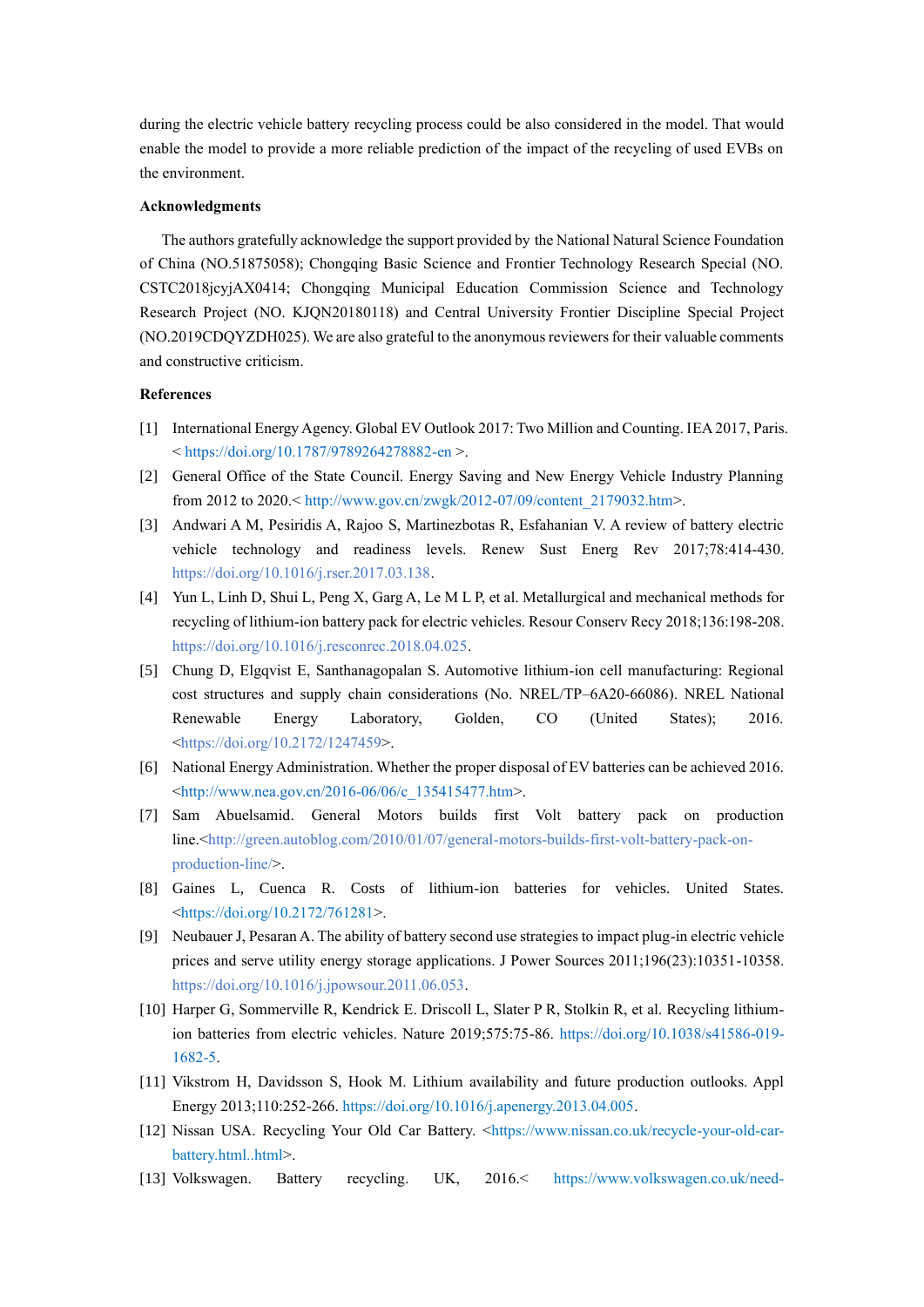<span id="page-18-1"></span><span id="page-18-0"></span>[help/environment/recycling>](https://www.volkswagen.co.uk/need-help/environment/recycling).

- [14] Ayre J. Nissan reuses EV batteries for home energy storage XStorage. [<https://cleantechnica.com/2016/05/15/nissan-recycles-ev-batteries-home-energy-storage/>](https://cleantechnica.com/2016/05/15/nissan-recycles-ev-batteries-home-energy-storage/).
- [15] Dalton A, 2016. BMW will repurpose I3 batteries for home energy storage. [<https://www.engadget.com/2016-06-21-bmw-will-repurpose-i3-batteries-for-home-energy](https://www.engadget.com/2016-06-21-bmw-will-repurpose-i3-batteries-for-home-energy-storage.html)[storage.html>](https://www.engadget.com/2016-06-21-bmw-will-repurpose-i3-batteries-for-home-energy-storage.html).
- <span id="page-18-2"></span>[16] Song Z, Feng S, Zhang L, Hu Z, Hu Z, Yao R. Economy analysis of second-life battery in wind power systems considering battery degradation in dynamic processes: Real case scenarios. Appl Energy 2019;251. [https://doi.org/10.1016/j.apenergy.2019.113411.](https://doi.org/10.1016/j.apenergy.2019.113411)
- <span id="page-18-3"></span>[17] Voelcker J. Reusing electric-car batteries: great idea, lots of practical challenges. Green Car Report 2016.[<https://www.greencarreports.com/news/1103363\\_reusing-electric-car-batteries-great-idea](https://www.greencarreports.com/news/1103363_reusing-electric-car-batteries-great-idea-lots-of-practical-challenges)[lots-of-practical-challenges>](https://www.greencarreports.com/news/1103363_reusing-electric-car-batteries-great-idea-lots-of-practical-challenges).
- <span id="page-18-5"></span><span id="page-18-4"></span>[18] Kelty K. Tesla's closed loop battery recycling program. Tesla 2011. [<https://www.tesla.com/blog/teslas-closed-loop-battery-recycling-program>](https://www.tesla.com/blog/teslas-closed-loop-battery-recycling-program).
- [19] Georgimaschler T, Friedrich B, Weyhe R, Heegn H, Rutz M. Development of a recycling process for Li-ion batteries. J Power Sources 2012;207:173-182. [https://doi.org/10.1016/j.jpowsour.2012.01.152.](https://doi.org/10.1016/j.jpowsour.2012.01.152)
- <span id="page-18-6"></span>[20] Tang Y, Zhang Q, Li Y, Li H, Pan X, Mclellan B. The social-economic-environmental impacts of recycling retired EV batteries under reward-penalty mechanism. Appl Energy 2019; 251:113313. [https://doi.org/10.1016/j.apenergy.2019.113313.](https://doi.org/10.1016/j.apenergy.2019.113313)
- <span id="page-18-7"></span>[21] Liu C, Lin J, Cao H, Zhang Y, Sun Z. Recycling of spent lithium-ion batteries in view of lithium recovery: A critical review. J Clean Prod 2019;228:801-813. [https://doi.org/10.1016/j.jclepro.2019.04.304.](https://doi.org/10.1016/j.jclepro.2019.04.304)
- <span id="page-18-8"></span>[22] Qiao Q, Zhao F, Liu Z, Jiang S, Hao H. Cradle-to-gate greenhouse gas emissions of battery electric and internal combustion engine vehicles in China. Appl Energy 2017;204:1399-1411. [https://doi.org/10.1016/j.apenergy.2017.05.041.](https://doi.org/10.1016/j.apenergy.2017.05.041)
- <span id="page-18-9"></span>[23] Kim H C, Wallington T J, Arsenault R, Bae C, Ahn S, Lee J. Cradle-to-Gate emissions from a commercial electric vehicle Li-Ion Battery: A comparative analysis. Environ Sci Technol 2016;50(14):7715-7722. [https://doi.org/10.1021/acs.est.6b00830.](https://doi.org/10.1021/acs.est.6b00830)
- <span id="page-18-10"></span>[24] Dunn J B, Gaines L, Sullivan J, Wang M. Impact of recycling on cradle-to-gate energy consumption and greenhouse gas emissions of automotive Lithium-Ion batteries. Environ Sci Technol 2012;46(22):12704-12710[. https://doi.org/10.1021/es302420z.](https://doi.org/10.1021/es302420z)
- <span id="page-18-11"></span>[25] Xiong S, Ji J, Ma X. Environmental and economic evaluation of remanufacturing lithium-ion batteries from electric vehicles. Waste Manage 2020;102:579-586. [https://doi.org/10.1016/j.wasman.2019.11.013.](https://doi.org/10.1016/j.wasman.2019.11.013)
- <span id="page-18-12"></span>[26] Hao H, Qiao Q, Liu Z, Zhao F. Impact of recycling on energy consumption and greenhouse gas emissions from electric vehicle production: The China 2025 case. Resour Conserv Recy 2017;122:114-125[. https://doi.org/10.1016/j.resconrec.2017.02.005.](https://doi.org/10.1016/j.resconrec.2017.02.005)
- <span id="page-18-14"></span><span id="page-18-13"></span>[27] Ciez R E, Whitacre J. Examining different recycling processes for lithium-ion batteries. Nat Sustain 2019;2:148-156. [https://doi.org/10.1038/s41893-019-0222-5.](https://doi.org/10.1038/s41893-019-0222-5)
- [28] Kannan G, Sasikumar P, Devika K. A genetic algorithm approach for solving a closed loop supply chain model: A case of battery recycling. Appl Math Model 2010;34(3):655-670. [https://doi.org/10.1016/j.apm.2009.06.021.](https://doi.org/10.1016/j.apm.2009.06.021)
- [29] Subulan K, Baykasoglu A, Ozsoydan F B, Tasan A S, Selim H. A case-oriented approach to a